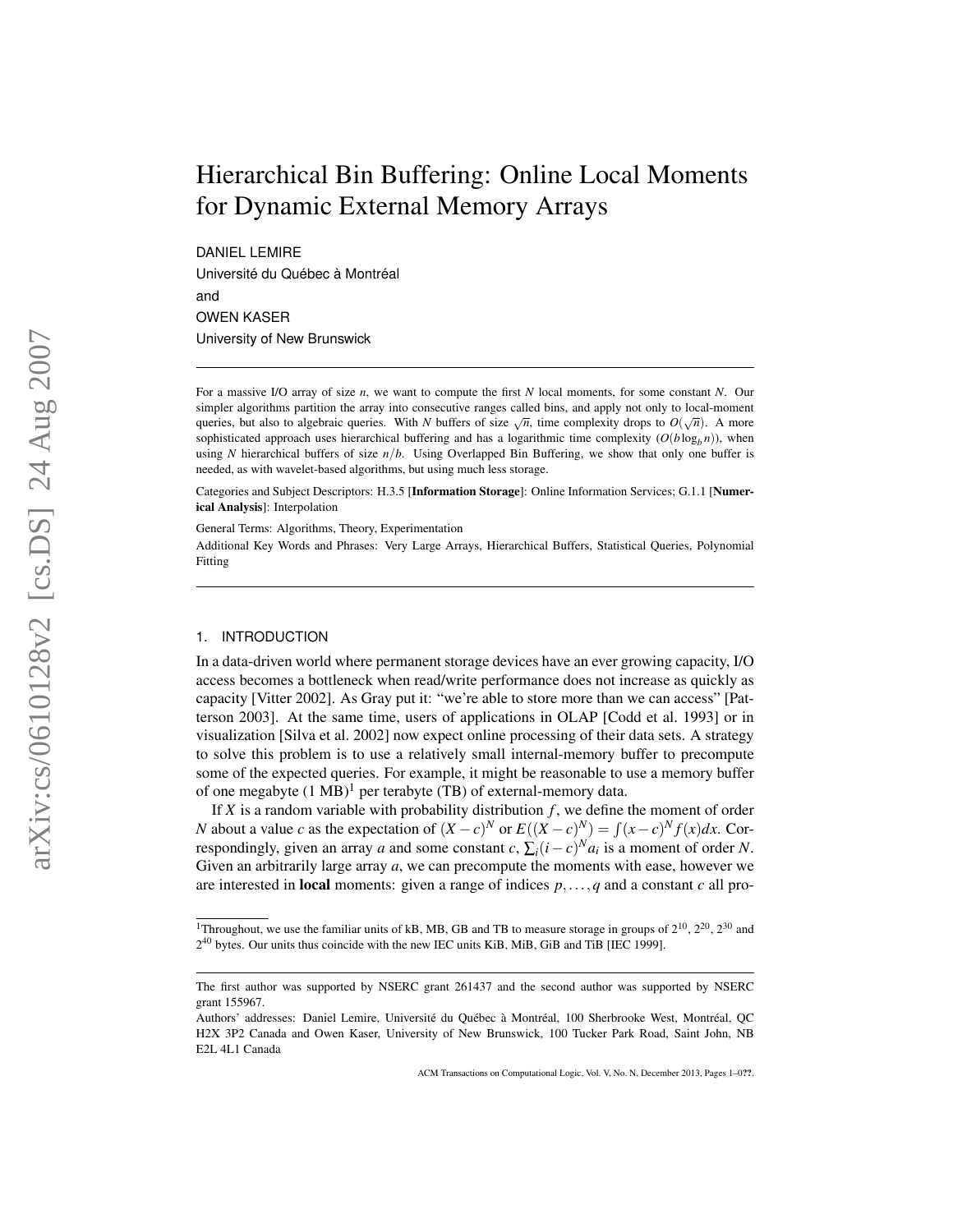vided dynamically, we wish to compute  $\sum_{i=p}^{q} (i-c)^{N} a_i$  online. Frequency moments [Alon et al. 1996],  $\sum_i f_i^k$  where  $f_i$  is the number of occurences of item *i*, are outside the scope of this paper.

Local moments are used widely, from pattern recognition and image processing to multidimensional databases (OLAP). Among other things, they have been proposed as a replacement for maximum likelihood methods in statistics, to cope with the magnitude of the new data sets [Scott and Sagae 1997].

As an example application, given the number of items in a store for every possible price, the sum (moment 0) over a range of prices would return how many items are available, the first moment would return the total dollar value for items in the specified price range, and the second moment would allow us to compute the standard deviation and variance of the price.

As another example, imagine a moving sensor measuring the density of some metallic compound in the ground. A geophysicist could then ask for the average density of this compound over some terrain or for the "center of mass" in some region. Indeed, if the array *a* contains the density over some one-dimensional strip of terrain, then the average density over some region given by indices  $p, \ldots, q$  is given by  $\sum_{i=p}^{q} a_i/(q-p)$  whereas the center of mass is given by  $\left(\sum_{i=p}^{q} i a_i\right) / \sum_{i=p}^{q} a_i$ .

As yet another example, consider the local regression problem [Cleveland and Loader 1995]. Suppose that given a large segment  $p, \ldots, q$  of a very large array  $y_i$ , the user wants to view the best polynomial of order *N* −1 fitting the data: this problem occurs when trying to segment time series [Lemire 2007], for example. Given a polynomial  $\sum_{k=0}^{N-1} a_k x^k$ , the residual energy is given by  $\sum_{i=p}^{q} (y_i - \sum_{k=0}^{N-1} a_k i^k)^2$ . Setting the derivative with respect to  $a_l$  to zero for  $l = 0, \ldots, N-1$ , we get a system of *N* equations in *N* unknowns,  $\sum_{k=0}^{N-1} a_k \sum_{i=p}^{q} i^{k+l} = \sum_{i=p}^{q} y_i i^{i}$  where  $l = 0, ..., N-1$ . Note that the right-hand-sides of the equations are *N* local moments whereas on the left-hand-side, we have the  $N \times N$  matrix  $A_{k,l} = \sum_{i=p}^{q} i^{k+l}$ . For any  $k+l$ , we can compute the sum  $\sum_{i=p}^{q} i^{k+l}$  in constant time irrespective of *q* − *p*. To see this, consider that because  $\sum_{i=p}^{q} i^{k+l} = \sum_{i=1}^{q}$  $i^{q}_{i=0}$   $i^{k+l}$  –  $\sum_{i=0}^{p-1}$  $\int_{i=0}^{p-1} i^{k+l}$ , it is sufficient to be able to compute expressions of the form  $\sum_{i=1}^{q}$  $\int_{i=0}^{q} i^{k+l}$  quickly. However, there is a formula for these summations.

Several fast techniques have been proposed to compute local moments [Li and Shen 1992; Zhou and Kornerup 1995] but this paper is concerned with precomputing auxiliary information to speed up the computation of local moments.

# 2. NOTATION

We use C-like indexing for arrays: an array of length *n* is indexed from 0 to  $n - 1$  as in  $a_0, \ldots, a_{n-1}$ . Indices are always integers, so that the notation  $i \in [k, l]$  for an index means that  $i \in \{k, ..., l\}$ . Given a set *R*, the set of all finite arrays of values in *R* is denoted by  $\mathcal{A}^R$ . The restriction of a function  $f$  to domain  $D$  is noted  $f_{|D}$ . Some common functions over real-valued arrays ( $\mathcal{A}^{\mathbb{R}}$ ) or "range-query functions" include COUNT and SUM, where COUNT $(a_0, \ldots, a_{n-1}) = n$  and SUM $(a_0, \ldots, a_{n-1}) = \sum_{i=0}^n a_i$ . Other possible queries include MAX (which returns the maximum value in a range) or MAX\_N (which returns the N largest values found in a range). The query moment of order N is formally defined as  $\sum_{i=p}^{q} (i-p)^{N} a_i$ . Note that computing query moments of order *N*, for various *N*, allows the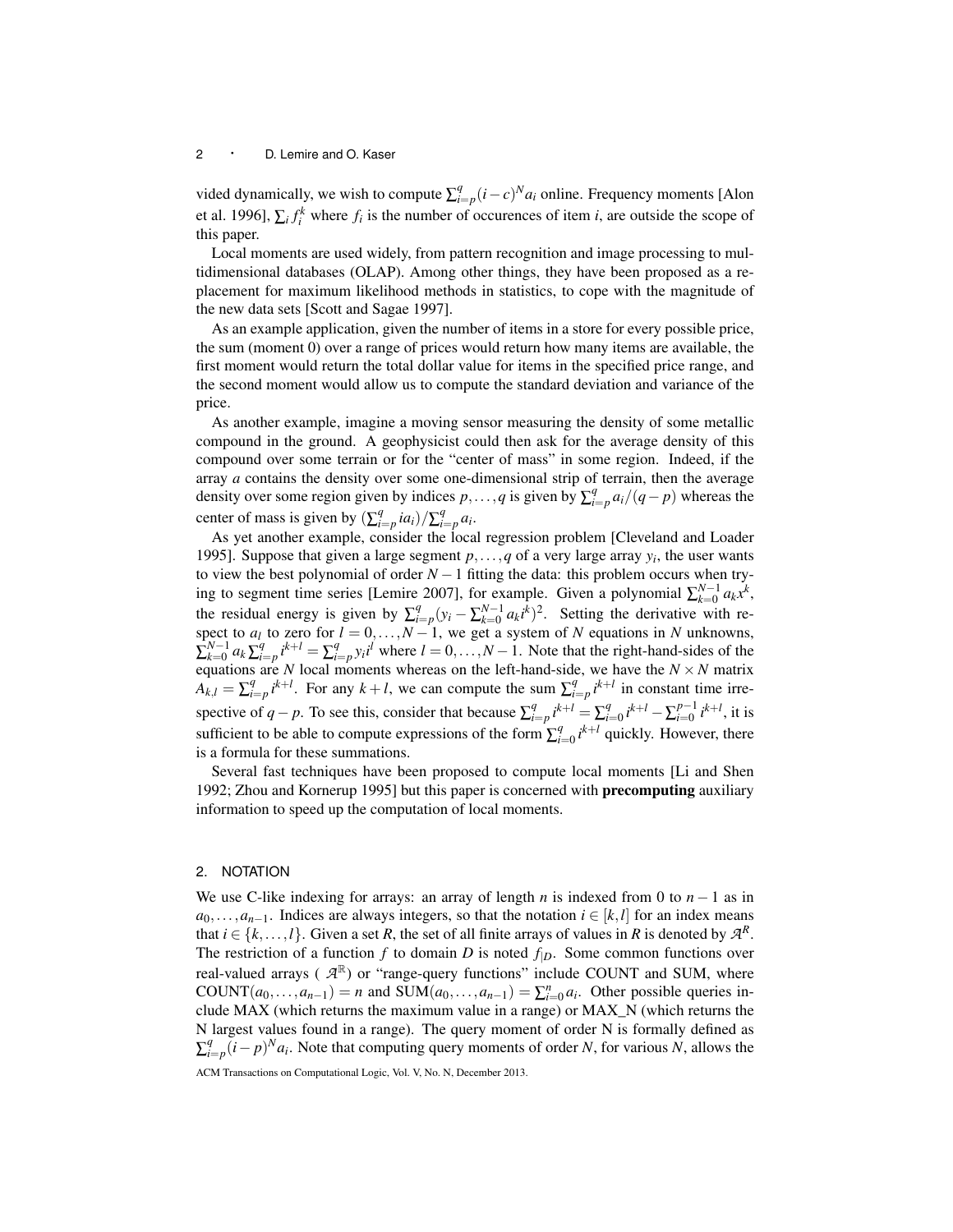calculation of any local moment. Indeed, notice that

$$
\sum_{i=p}^{q} (i-c)^{N} a_i = \sum_{k=0}^{N} {N \choose k} (p-c)^{N-k} \sum_{i=p}^{q} (i-p)^{k} a_i
$$
 (1)

for any constant *c*, by the expansion of  $((i-p)+(p-c))^N$  using the Binomial Theorem.

#### 3. RELATED WORK

Using a buffer, we can compute linear range queries in  $O(1)$  time. For example, given an array  $A = \{a_0, a_1, \ldots, a_{n-1}\}$ , we can use the Prefix Sum method [Ho et al. 1996] and precompute the array  $PS(A) = \{a_0, a_0 + a_1, a_0 + a_1 + a_2, \ldots, a_0 + \cdots + a_{n-1}\}.$  By a mere subtraction, we can then compute any range sum of the form  $a_k + a_{k+1} + \cdots + a_l$  since

$$
a_k + \cdots + a_l = (a_0 + \cdots + a_l) - (a_0 + \cdots + a_{k-1}).
$$

However, if a few data points are updated, then all of *PS*(*A*) may need to be recomputed: updates require  $O(n)$  time. A more robust approach is the Relative Prefix Sum (RPS) method [Geffner et al. 1999] which buffers the prefix sums only locally over blocks of size *b*. For example,

$$
RPS(A) = \{a_0, a_0 + a_1, a_0 + a_1 + a_2, a_3, a_3 + a_4, \ldots\}
$$

when  $b = 3$ . Clearly, *RPS*(*A*) can be updated in time  $O(b)$ . To still achieve  $O(1)$  query time, we use an *overlay* buffer

$$
a_0 + a_1 + a_2, a_0 + \cdots + a_5, \ldots, a_0 + \cdots + a_{n-1}
$$

that can be updated in time  $O(n/b)$ . While RPS requires  $\Theta(n)$  in storage, updates can be done in  $O(\sqrt{n})$  time by choosing  $b = \sqrt{n}$ . We can improve the update performance of RPS using the Pyramidal Prefix Sum (PyRPS) method [Lemire 2002]. Its query complexity is  $O(\rho)$  with update cost  $O(\rho n^{1/\rho})$ , where  $\rho = 2, 3, \dots$  Thus, PyRPS obtains constanttime queries but with faster updates than RPS. Furthermore, PyRPS supports queries and updates in logarithmic time by choosing  $\rho = \log(n)$ .

Of course, these techniques extend to other range queries. In the context of orthogonal range queries for multidimensional databases, similar results are even possible for rangemaximum queries [Poon 2003].

The PS, RPS, and PyRPS methods (and similar alternatives for other queries) have a common inconvenience: each type of range query is buffered separately:  $\sum_k a_k$ ,  $\sum_k ka_k$ ,  $\sum_{k} k^2 a_k$ , ... An equivalent view is of a single *tuple-valued* buffer, rather than several realvalued buffers. The ProPolyne framework [Schmidt and Shahabi 2002] showed how to avoid tuple-valued buffers by using wavelets. ProPolyne has both logarithmic queries and updates at the cost of a buffer of size  $O(n)$  for computing local moments (*Polynomial Range Queries*). ProPolyne simultaneously buffers all local moments up to a given degree. So, ProPolyne reduces storage when compared with prefix-sum methods such as PyRPS, but at the expense of constant-time queries. See Table I for a comparison of various alternatives to buffer local moments.

In a wavelet framework such as ProPolyne, we can keep only the most significant wavelet coefficients to reduce storage and increase performance, while obtaining reasonably accurate results [Chakrabarti et al. 2001; Jahangiri et al. 2005; Vitter et al. 1998]. It is also possible to process the queries incrementally so that approximate results are available sooner.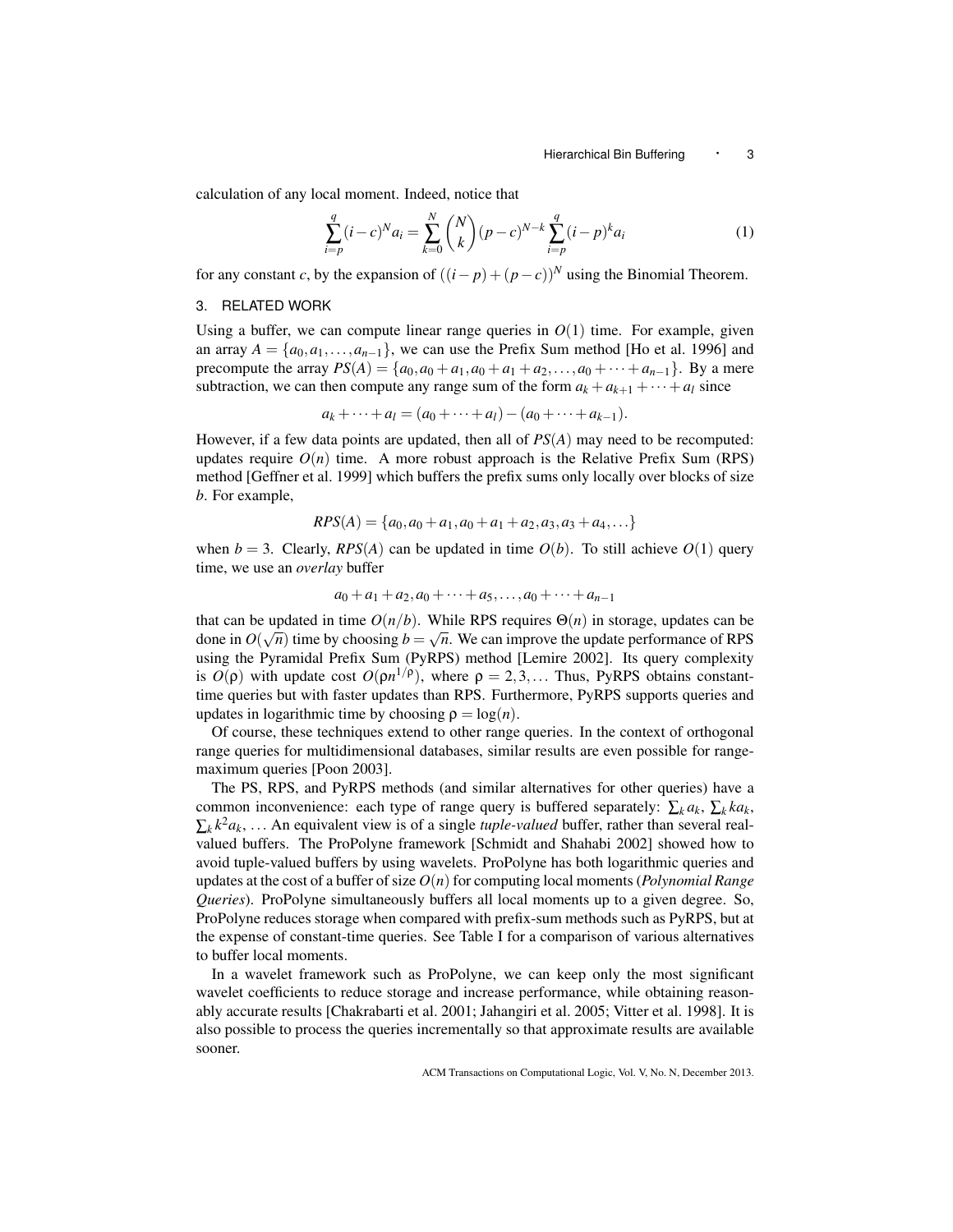Table I. Comparison of local moment algorithms with corresponding storage requirements and complexity for large *n* where we buffer the first *N* moments. Note that  $\rho = 2,3...$  is a parameter that can be chosen to be large. The storage requirement is the number of components needed to buffer computations. OLA is a form of Bin Buffering specific to local moments.

| Algorithm                  | Query             | Update                  | Storage        |
|----------------------------|-------------------|-------------------------|----------------|
| <b>ONE-SCALE OLA</b>       | $O(Nn/b+N^2b)$    | O(N)                    | $n/b+1$        |
| HIERARCHICAL OLA           | $O(N^2b\log_b n)$ | $O(N^2 \log_b n)$       | $n/b+1$        |
| <b>Bin Buffering</b>       | $O(Nn/b + Nb)$    | O(N)                    | Nn/b           |
| Hierarchical Bin Buffering | $O(Nb \log_b n)$  | $O(N \log_b n)$         | Nn/b           |
| ProPolyne                  | $O(N^2 \log_2 n)$ | $O(N^2 \log_2 n)$       | n              |
| Prefix Sums                | O(N)              | O(Nn)                   | N <sub>n</sub> |
| <b>Relative Prefix</b>     | O(N)              | $O(N\sqrt{n})$          | N <sub>n</sub> |
| <b>PyRPS</b>               | $O(N\rho)$        | $O(N \rho \sqrt[p]{n})$ | N <sub>n</sub> |
| $PVRPS$ (log)              | $O(N \log n)$     | $O(N \log n)$           | N <sub>n</sub> |

# 4. CONTRIBUTION AND ORGANIZATION

For storage, a reduction from *n* to  $\sqrt{n}$  can be quite significant: if  $n = 2^{40}$  (1 TB), then  $\overline{n} = 2^{20}$  (1 MB), so we argue that simple buffering schemes might often prove more practical than PyRPS or ProPolyne, especially because a small buffer can be generally constructed faster. As Ho et al. [Ho et al. 1996] observed (for the Prefix Sum Method), good performance can be obtained with a small buffer, provided we retain access to the original array.

The paper is organized as follows. We first consider how bin buffers can be used to speed up many range queries over dynamic external arrays (section 5). For each bin or "range of indices," Bin Buffering [Moerkotte 1998] associates a single buffer component. However, its scalability is limited because very large buffers do not improve performance and can even worsen it. In section 6, we present the analysis of a variant, Hierarchical Bin Buffering, which supports logarithmic queries and updates even for modest buffers. These results are novel, but have been alluded to in the concluding section of a paper [Moerkotte 1998]. In section 7, we present a novel buffering framework: Overlapped Bin Buffering. In Overlapped Bin Buffering, each buffer component depends not only on one but a range of bins. In this context, we present Lagrange Interpolation (section 8) as a tool to compute a useful buffer and establish an explicit link between buffering and interpolation. The result is an OLA buffer and we show it can be hierarchical as well. Section 9 presents precisely stated algorithms and experimental results. We then proceed on some concluding remarks. We elaborate on the differences between OLA and BIN BUFFERING (section 10) and show how OLA can support efficient progressive approximate queries (section 11).

# 5. FAST ALGEBRAIC RANGE QUERIES USING PRECOMPUTATION OVER BINS

Let *R* be an algebraic structure such as  $\mathbb{R}$  or  $\mathbb{R}^m$ . A range-query function  $Q: \mathcal{A}^R \to R$  is *distributive* [Gray et al. 1996] if there is a function  $F : \mathcal{A}^R \to R$  such that for all  $0 \leq k <$ *n*−1,

 $Q(a_0, \ldots, a_k, a_{k+1}, \ldots, a_{n-1}) = F(Q(a_0, \ldots, a_k), Q(a_{k+1}, \ldots, a_{n-1})).$ 

Examples of distributive range-query functions include COUNT, SUM, and MAX. In this paper, we shall only consider range queries where the computational cost is indepen-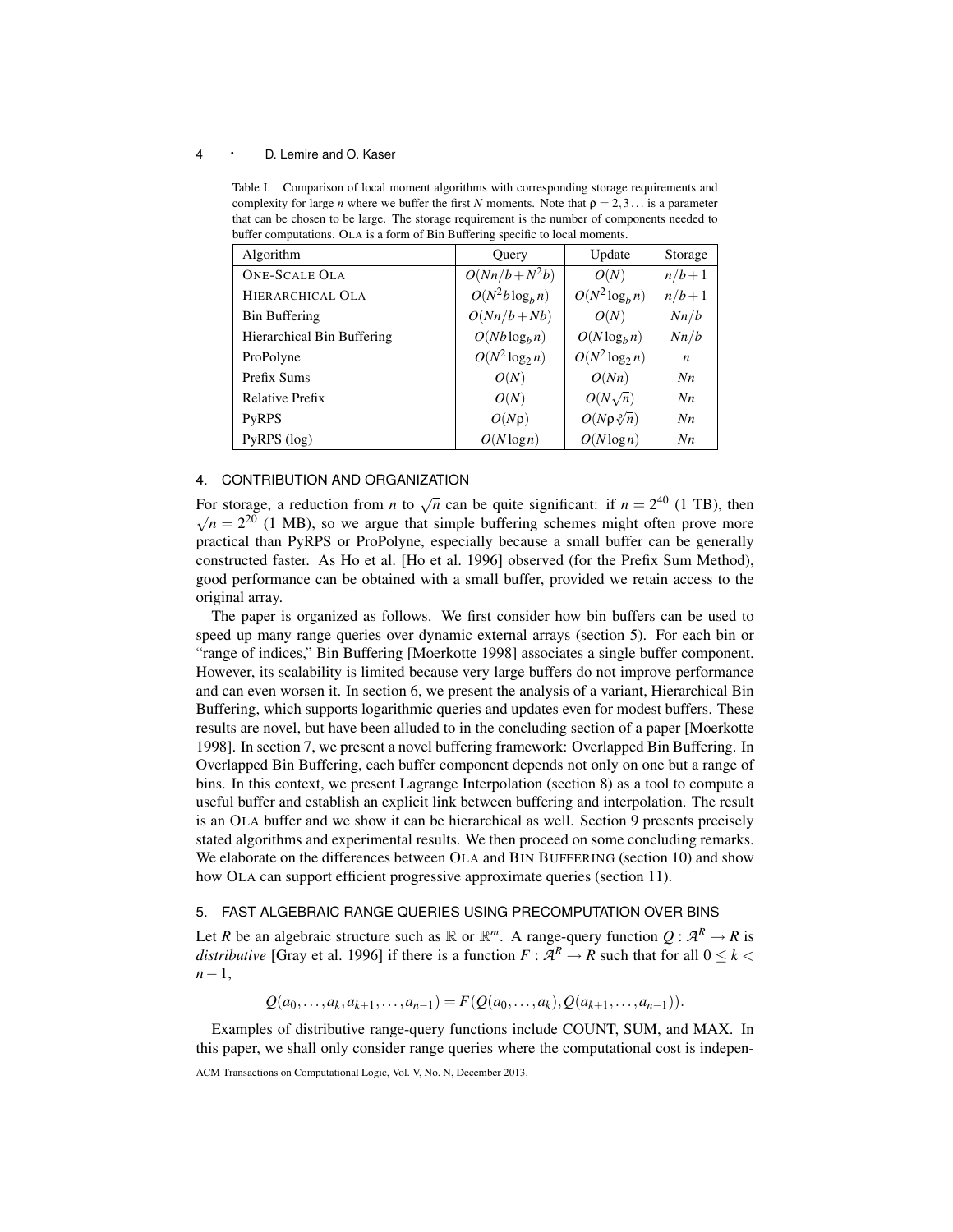dent of the values being aggregated. By convention,  $F(Q(a_0,...,a_k)) = Q(a_0,...,a_k)$ ; i.e., the function  $F$  is the identity when applied to a single value.

We have

$$
Q(a_0,...,a_{n-1}) = F(Q(a_0,...,a_{n-1}))
$$
  
=  $F(Q(a_0,...,a_{n-2}), Q(a_{n-1}))$   
=  $F(F(Q(a_0,...,a_{n-2})), Q(a_{n-1}))$   
=  $F(F(F(Q(a_0,...,a_{n-3}), Q(a_{n-2})),$   
 $Q(a_{n-1}))$   
= ...

and so we can compute  $F(Q(a_0,...,a_{n-1}))$  recursively, using  $n-1$  pairwise aggregations. Hence, a distributive range query over *n* terms has complexity  $O(n)$ .

Distributive range-query functions can be combined. For example, define the joint query function  $(Q_1, Q_2)$  as the tuple-valued query function

$$
(Q_1, Q_2)(a_0, \ldots, a_{n-1}) = (Q_1(a_0, \ldots, a_{n-1}), Q_2(a_0, \ldots, a_{n-1})).
$$

We can verify that  $(Q_1, Q_2)$  is distributive if  $Q_1$  and  $Q_2$  are distributive.

In this paper, a real-valued range-query function  $Q : \mathcal{A}^{\mathbb{R}} \to \mathbb{R}$  is *algebraic* if there is an intermediate tuple-valued **distributive** range-query function  $G : \mathcal{A}^{\mathbb{R}} \to \mathbb{R}^m$  from which *Q* can be computed. For example, given the tuple (COUNT,SUM), one can compute AVERAGE by a mere ratio, so AVERAGE is an example of an algebraic query function. In other words, if Q is an algebraic function then there must exist G and  $F: \mathcal{A}^{\mathbb{R}^m} \to \mathbb{R}^m$  for some fixed integer *m* such that

$$
G(a_0,...,a_k,a_{k+1},...,a_{n-1})=F(G(a_0,...,a_k),G(a_{k+1},...,a_{n-1})).
$$

We have that algebraic queries can be computed in time  $O(n)$  because we can interpret them as distributive queries over tuples. All real-valued distributive range-query functions are algebraic, but examples of non-distributive algebraic functions include MAX\_N, AV-ERAGE, CENTER OF MASS, STANDARD DEVIATION, and local moments. As an example, if *Q* is AVERAGE, then we can choose *G* to compute the tuples (COUNT, SUM) and *F* can be the component-wise sum. Similarly, if  $Q$  is the local moment of order *N*, then *G* should compute the tuple made of (COUNT, SUM, ..., moment of order N). Combining two  $N^{th}$ -order query moments  $\sum_{i=p}^{r-1} (i-p)^{N} a_i$  and  $\sum_{i=r}^{q} (i-r)^{N} a_i$  into an aggregate  $\sum_{i=p}^{q} (i-p)^{N} a_i$  can be done by Eq. (1), which requires that we know the lower-order moments. In terms of *N*, a straightforward implementation of *G* runs in O(*N*) time. Indeed, we can compute  $G(a_0,...,a_k)$  as  $F(G(a_0,...,a_{k-1}), G(a_k))$  but  $G(a_k) = (1,a_k,0,...,0)$ . Operation *F* itself requires  $O(N)$  time. Hence,  $G(a_0, \ldots, a_k)$  can be computed in  $O(Nn)$ time.

In what follows, we will specify algebraic functions as triples  $(Q, G, F)$ . Whenever we use the  $(Q, G, F)$  notation, it is understood that

$$
Q:\mathcal{A}^{\mathbb{R}}\to\mathbb{R},\text{ and }G:\mathcal{A}^{\mathbb{R}}\to\mathbb{R}^{m},\text{ and }F:\mathcal{A}^{\mathbb{R}^{m}}\to\mathbb{R}^{m}
$$

and often *Q* will not be used explicitly because computing *G* is enough. We will assume that the size of the tuples, *m*, is small:  $m \leq 16$ .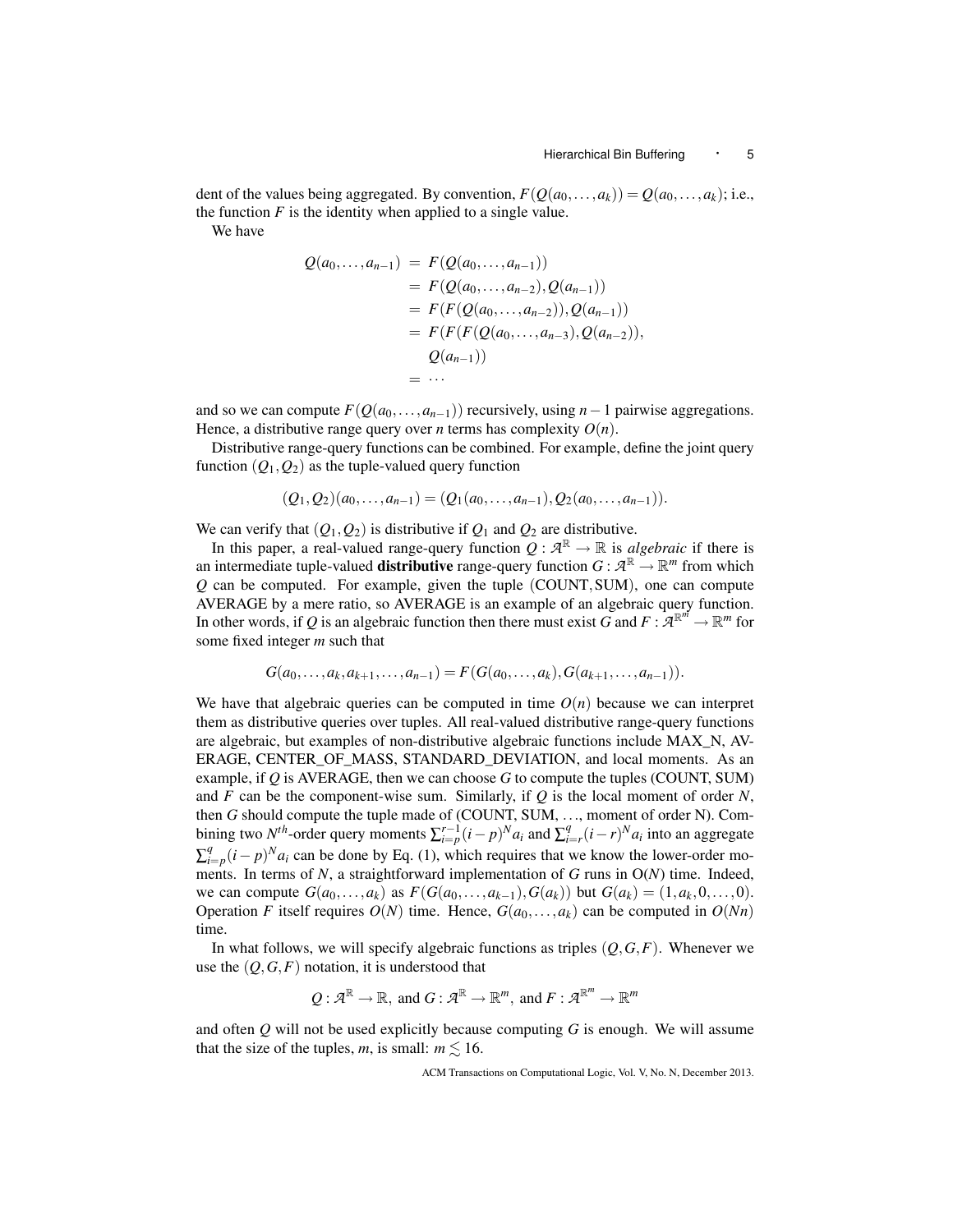

Fig. 1. An algebraic range query supported by Bin Buffering, as in Eq. (2).

Given an integer *b* that divides *n* and given an algebraic function  $(Q, G, F)$ , we can buffer queries by precomputing *b*/*n* components

$$
G(a_0,...,a_{b-1}),
$$
  
\n
$$
G(a_b,...,a_{2b-1}),...,
$$
  
\n
$$
G(a_{n-b},...,a_{n-1})
$$

denoted  $B_0, \ldots, B_{n/b-1}$ . This buffer can be updated in time  $O(b)$  if an array component is changed. Using this precomputed array, range queries can be computed in time  $O(n/b + b)$ because of the formula

$$
G(a_k, \ldots, a_l) = F(G(a_k, \ldots, a_{b[k/b]-1}), B_{[k/b]}, \ldots, B_{|l/b|-1}, G(a_{b|l/b|}, \ldots, a_l)).
$$
 (2)

See also Figure 1. By choosing  $b = \sqrt{n}$ , we get updates and queries in time  $O(\sqrt{n})$  with a buffer of size  $\sqrt{n}$ . In different terms, this algorithm was presented by Moerkotte [Moerkotte 1998].

When buffering local moments of order *N*, *G* computes  $N + 1$ -tuples so that the size of the buffer is  $(N+1) \times n/b$ . This can be reduced to  $N \times n/b$  if all bins are of a fixed size *b*, since we need not store COUNT.

An algebraic range-query function (*Q*,*G*,*F*) is *linear* if the corresponding intermediate query *G* satisfies

$$
G(a_0 + \alpha d_0, \ldots, a_{n-1} + \alpha d_{n-1}) = G(a_0, \ldots, a_{n-1}) + \alpha G(d_0, \ldots, d_{n-1})
$$

for all arrays  $a, d$ , and constants  $\alpha$ . SUM, AVERAGE and local moments are linear functions; MAX is not linear. Linear queries over bins of size *b* can be computed using the formula  $G(a_0,...,a_{b-1}) = a_0 G(e^{(0)}) + ... + a_{b-1} G(e^{(b-1)})$ , where  $e^{(i)}$  an array of size *b* satisfying  $e_j^{(i)} = 0$  if  $i \neq j$  and  $e_i^{(i)} = 1$ . For our purposes, we define an update by the location of the change, *k*, and by how much the value changed,  $\Delta = a'_k - a_k$ . We see that the update complexity for buffered linear range queries is reduced to constant time since

$$
G(a_0,...,a_{k-1},a'_k,a_{k+1},...,a_{b-1}) - G(a_0,...,a_k,...,a_{b-1}) = (a'_k - a_k)G(e^{(k)})
$$
  
=  $G(e^{(k)})\Delta$ 

and  $G(e^{(k)})$  can be precomputed or computed in constant time. Hence, we see that:

- (1) All algebraic queries can be bin buffered, including MAX, AVERAGE, and local moments.
- (2) For linear queries, the buffer can be updated quickly.

ACM Transactions on Computational Logic, Vol. V, No. N, December 2013.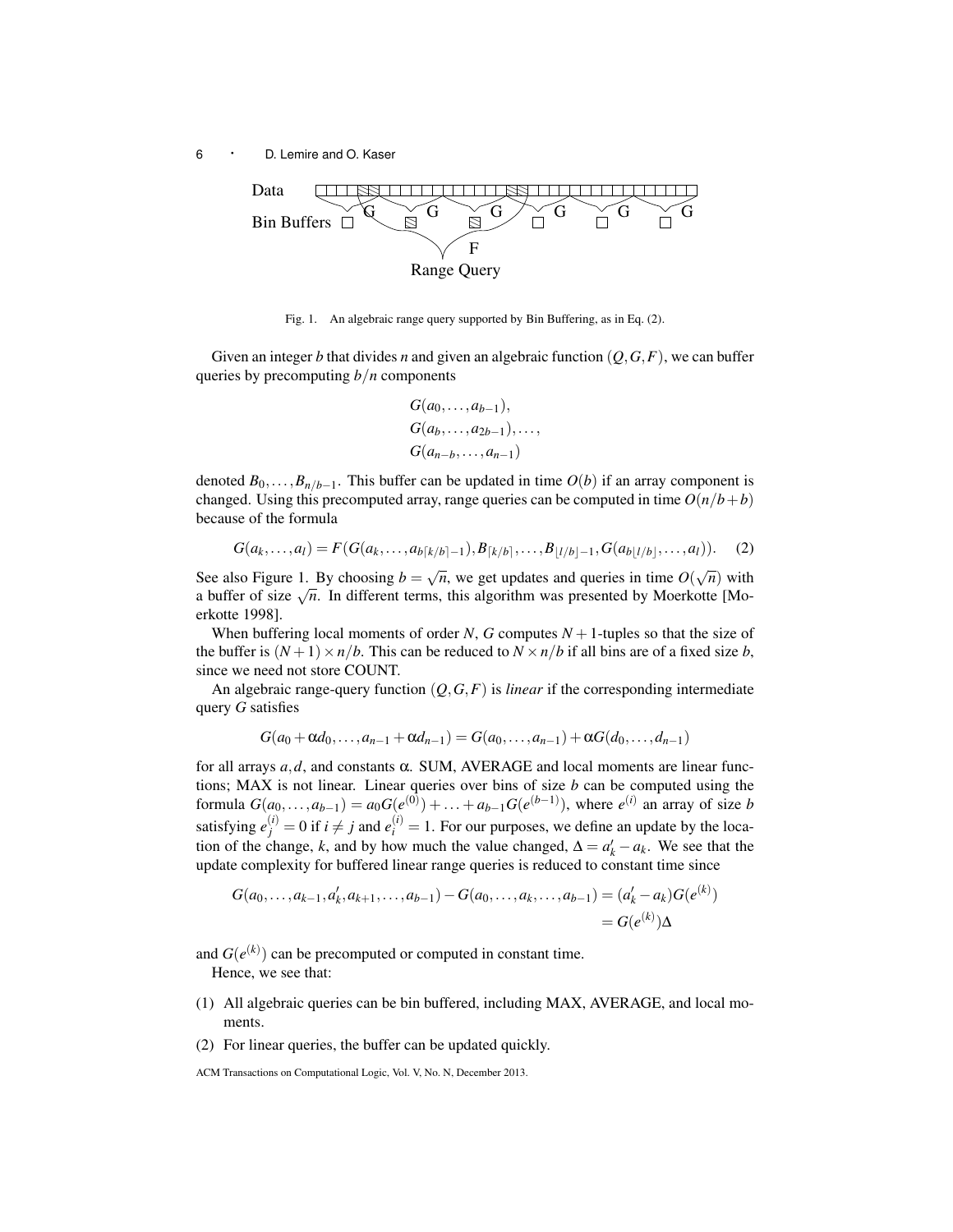LEMMA 5.1. *For an algebraic range-query function Q, given an array of size n, Bin Buffering uses a buffer of n/b tuples computed in time*  $O(n)$  *and updated in time*  $O(b)$  *to* support queries in time  $O(n/b + b)$ . Choosing  $b = \sqrt{n}$  minimizes the query complexity to  $O(\sqrt{n})$ . If Q is linear then updates take constant time.

LEMMA 5.2. *Consider local moments of degree N, where N is fixed and small. Given an array of size n, Bin Buffering uses a buffer of size*  $N \times n/b$  computed in time  $O(n)$ *and updated in constant time to support queries in time*  $O(n/b + b)$ *. Choosing*  $b = \sqrt{n}$ *minimizes the query complexity to*  $O(\sqrt{n})$ *.* 

If *N* is not considered fixed, buffer computation is  $O(Nn)$ , update time is  $O(N)$  and query time is  $O(Nn/b + bN)$ .

A possible drawback of the Bin Buffering algorithm is that the query complexity cannot be reduced by using a larger buffer. For example, in going from a buffer of size  $n/2$  to a be reduced by using a rarger burier. For example, in going from a burier of size  $n/2$  to a<br>buffer of size  $\sqrt{n}$ , the algorithm's complexity goes down from  $O(n)$  to  $O(\sqrt{n})$ . We will show in the next section how we can use larger buffers in a hierarchical setting to increase the speed.

# 6. HIERARCHICAL BIN BUFFERING

In the previous section, we showed we could precompute algebraic range queries over bins of size *b* to support  $O(n/b + b)$ -time queries. We can scale this up using a pyramidal or hierarchical approach [Lemire 2002].

For a fixed *b*, the *n*/*b* term dominates the  $O(n/b + b)$  complexity. In Eq. (2) the *n*/*b* term comes from the buffer aggregation. So, we started from an aggregation over *n* terms and reduced it to an aggregation over  $n/b$  terms; clearly we can further reduce the aggregation over  $n/b$  terms to an aggregation over  $n/b^2$  terms by the same technique (see Figure 2). In other words, we can buffer the buffer. Hence, considering the buffer of size *n*/*b* as a source array, we can buffer it using  $n/b^2$  components to support queries in time  $O(n/b^2 + b)$  over the buffer instead of  $O(n/b)$ . Thus, the end result is to have queries in time  $O(n/b^2 + 1)$ 2*b*) with a buffer of size at most  $n/b + n/b^2$ . Repeating this argument  $\log_b n$  times, we get queries in time  $O(b \log_b n)$  using  $\sum_{k=1,\dots,\log_b n} n/b^k \le n/(b-1)$  storage. If the query function is *invertible*, as defined in the next subsection, then we can use in-place storage for higher-scale buffers. This reduces the internal memory usage to  $n/b$ . The update complexity is  $O(b \log_b n)$  in general and  $O(\log_b n)$  for linear queries.

#### 6.1 In-place Storage for Invertible Query Functions

A given algebraic function  $(Q, G, F)$ , is *invertible* if  $O(1)$  time is sufficient to solve for *x* in  $z = F(x, y)$ , where  $x, y, z \in \mathbb{R}^m$  (*m* is assumed small). Linear queries are invertible, and being invertible is a useful property: it means that the storage used by *x* can be used to store  $z$  — storing  $x, y$  or  $z, y$  is almost equivalent. This lets us "buffer a buffer" in place, as the next proposition shows.

PROPOSITION 6.1. If  $(Q, G, F)$  is an invertible algebraic query function, then second*scale Bin Buffer components*  $B'_0 = F(B_0, \ldots, B_{b-1})$  *and*  $B'_b = F(B_b, \ldots, B_{2b-1}), \ldots$  *can be stored in-place at positions*  $0, b, 2b, \ldots$  *in the buffer (overwriting values*  $B_0, B_b, B_{2b}, \ldots$ ) *without increasing query time complexity.*

PROOF. Assume we use in-place storage for the second-scale Bin Buffers  $B'_0, B'_1, \ldots$ , overwriting  $B_0, B_b, \ldots$  We must evaluate expressions of the form  $F(B_k, \ldots, B_l)$ , which can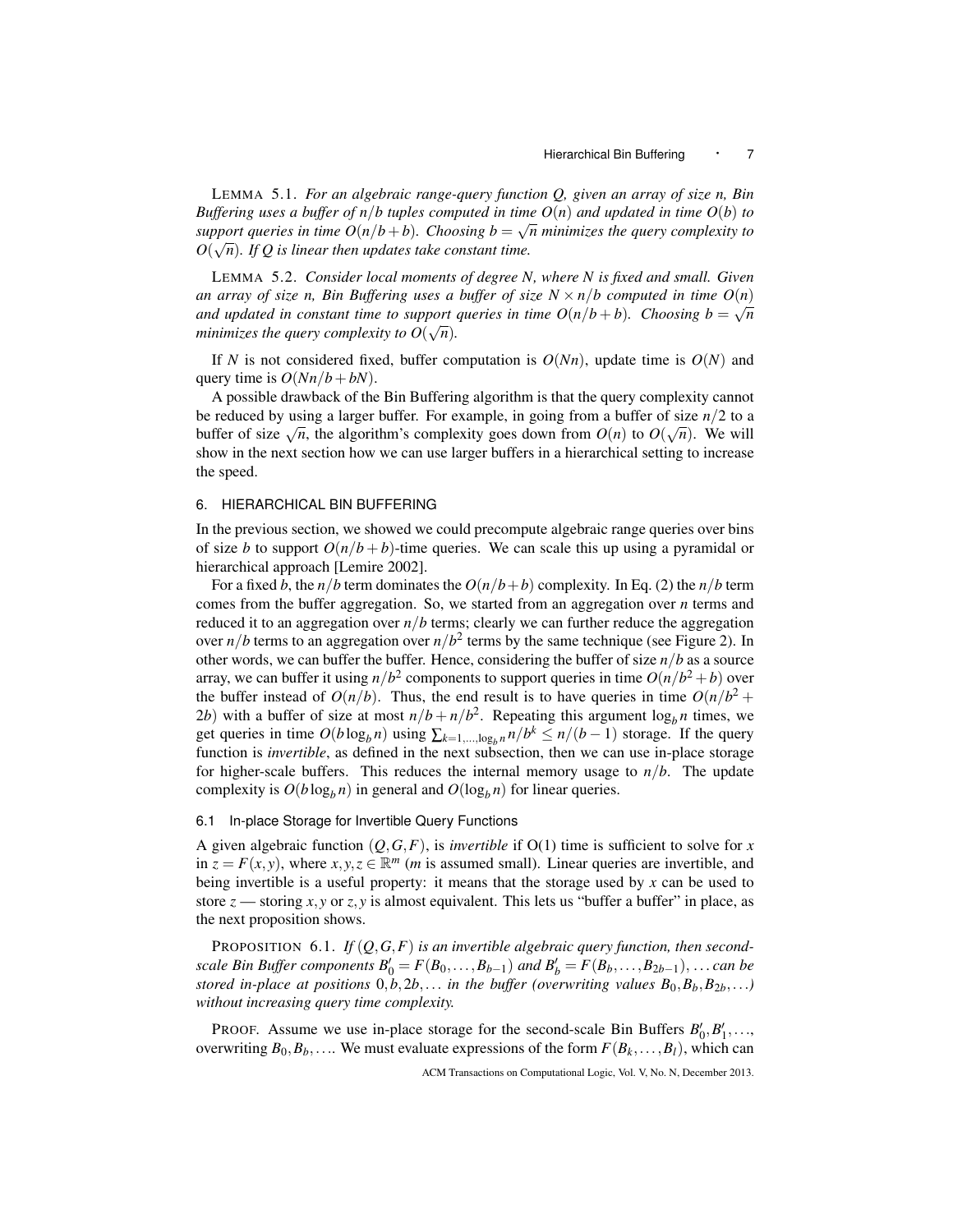

Fig. 2. An algebraic range query supported by Hierarchical Bin Buffering. We essentially repeat Figure 1 over the buffer itself. In the example given, by aggregating buffer components, we replace 6 first-scale buffer components by 2 second-scale components.

be done using the second-scale Bin Buffer, according to the formula

$$
F(B_k,\ldots,B_l)=F(F(B_k,\ldots,B_{\lceil k/b \rceil}h-1),B'_{b\lceil k/b \rceil},\ldots,B'_{b(\lfloor l/b \rfloor-1)},F(B_{b\lfloor l/b \rfloor},\ldots,B_l)).
$$

The only place where an overwritten value appears is in the last term:  $B_{b|l/b|}$  has been replaced by the value of  $B'_{b|l/b|}$ . However, the query is invertible, so  $B_{b|l/b|}$  can be recovered in constant time. Thus the algorithm using two-scale buffers is still going to be  $O(n/b^2 + 2b)$ , even though in-place storage has been used.

We can repeat this process for each buffer scale, each time incurring only a fixed cost for recovering an overwritten value. The total additional cost is  $O(\log_b n)$ , but this is dominated by the cost of the query itself  $(O(b \log_b n))$ . In other words, in-place storage almost comes for free.

As an example of Hierarchical Bin Buffering with in-place storage, consider the array  $a_0$ ,..., $a_{80}$  ( $n = 81$ ) and some invertible algebraic query function ( $Q$ ,  $G$ ,  $F$ ). The one-scale Bin Buffering algorithm with  $b = 3$  simply precomputes

$$
B_0 = G(a_0, a_1, a_2), B_1 = G(a_3, a_4, a_5), \ldots, B_{26} = G(a_{78}, a_{79}, a_{80})
$$

so that if we want  $Q(a_1,...,a_{79})$ , we still have to compute

 $F(G(a_1, a_2), B_1, \ldots, B_{25}, G(a_{78}, a_{79}))$ 

which is the aggregation of 27 terms using *F*. We can aggregate the buffer itself in a second buffer, in this case, by precomputing

$$
B'_0 = F(B_0, B_1, B_2), B'_3 = F(B_3, B_4, B_5), \ldots, B'_{24} = F(B_6, B_7, B_8)
$$

and storing them in-place, so that  $B_0, B_3, \ldots, B_{24}$  are replaced by the newly computed  $B'_0, B'_3, \ldots, B'_{24}$ . Then, to compute  $Q(a_1, \ldots, a_{79})$ , it suffices to compute

 $F(G(a_1, a_2), B_1, B_2, B'_3, B'_6, \ldots, B'_{21}, B_{24}, B_{25}, G(a_{78}, a_{79})),$ 

the aggregation of only 13 terms. The query cost is halved without using any additional memory.

As the next lemma explains, the hierarchical case presented above is simply a generalization of the case in the previous section, but where large buffers can be used to answer queries in logarithmic time. Recall that local moments are linear and invertible whereas MAX queries are neither.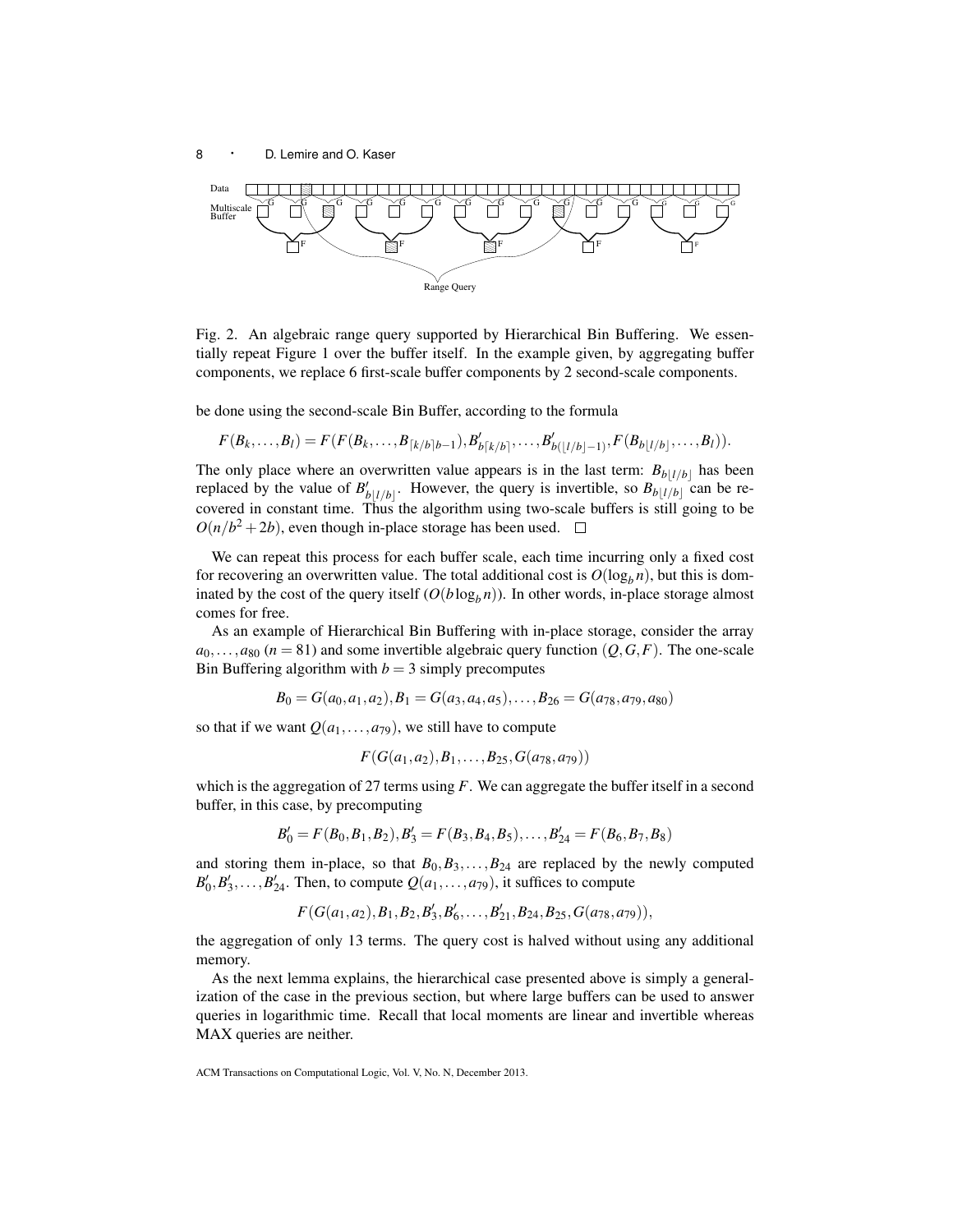LEMMA 6.2. *For an algebraic range-query function Q, given an array of size n, Hierarchical Bin Buffering uses a buffer of*  $\frac{n}{b-1}$  tuples computed in time  $O(n)$  and updated in *time*  $O(b \log_b n)$  *to support queries in logarithmic time*  $O(b \log_b n)$ *. If the query is invertible, then a smaller memory buffer of size n*/*b can be used; for linear queries updates can be done in time*  $O(\log_b n)$ *.* 

For non-invertible queries such as MAX, that is, the worst case scenario, this last lemma implies that a buffer of size  $n/(b-1)$  can support queries in time  $O(b \log_b n)$  with updates in time  $O(b \log_b n)$ . For invertible and linear queries such as SUM, the storage is only  $n/b$  with updates in time  $O(\log_b n)$ . Choosing  $b = 2$  minimizes the query complexity  $(O(\log_2 n))$  while maximizing the storage requirement at  $n/2$ , whereas choosing  $b = \sqrt{n}$ reduces to the non-hierarchical (one-scale) case with a query complexity of  $O(\sqrt{n})$  and a reduces to the non-inerarch<br>storage requirement of  $\sqrt{n}$ .

Note that *G* operates on tuples, and thus a buffer of *n*/*b* elements occupies *mn*/*b* space, offsetting the economical nature of the Hierarchical Bin Buffering algorithm. Another result is that the *G* operation becomes more expensive for higher-order moments; in the analysis leading up to Lemma 6.2, we implicitly assumed the cost of *G* was constant. However, if the analysis considers that operation costs increase with *N*, we have that buffer construction is in  $O(Nn)$ , updates are in  $O(N \log_b n)$  and queries are in  $O(Nb \log_b n)$ . As we shall see in the next section, for some types of queries such as local moments, it is possible to avoid using tuples in the buffer.

#### 7. OVERLAPPED BIN BUFFERING

In the previous sections, we described Bin Buffering and Hierarchical Bin Buffering as it applies to all algebraic queries. Such Bin Buffering is characterized by the facts that buffer components,  $B_0 = G(a_0, \ldots, a_{b-1}), B_1 = G(a_b, \ldots, a_{2b-1}), \ldots$ , are over disjoint bins and are aggregated using *G* itself. In this section, we will consider only weighted sums as aggregate operators, and we will define buffer components that depend on several bins at once. This can also be interpreted as having overlapping bins. Our motivation is to buffer local moments using a single real-valued buffer, and we begin by considering one-scale buffering in subsections 7.1–8.1, but in subsection 8.2 we will extend our results to the hierarchical case.

#### 7.1 General Case

Consider an array *a* of size *n* indexed as  $a_0, \ldots, a_{n-1}$ . By convention,  $a_j = 0$  for  $j \notin [0, n)$ . Assuming that *n* is divisible by *b*, we group the terms in bins of size *b*: first  $a_0, \ldots, a_{b-1}$ , then  $a_b$ ,..., $a_{2b-1}$  and so on. We have *n*/*b* bins and we want to compute *n*/*b* + 1 buffer components  $B_0, \ldots, B_{n/b}$  to speed up some range-query functions such as SUM. However, we drop the requirement that each buffer component correspond to one and only one bin, but rather, we allow buffer components to depend on several bins, hence the term "Overlapped Bin Buffering."

For an array  $a_0, \ldots, a_{n-1}$  and given integers  $M, M' \geq 0$ , consider buffer components of the form

$$
B_k = \sum_{j=-Mb}^{M'b-1} c_j a_{j+kb}
$$

where the coefficients  $c_j$  are to be determined but are zero outside their range, i.e.,  $c_j = 0$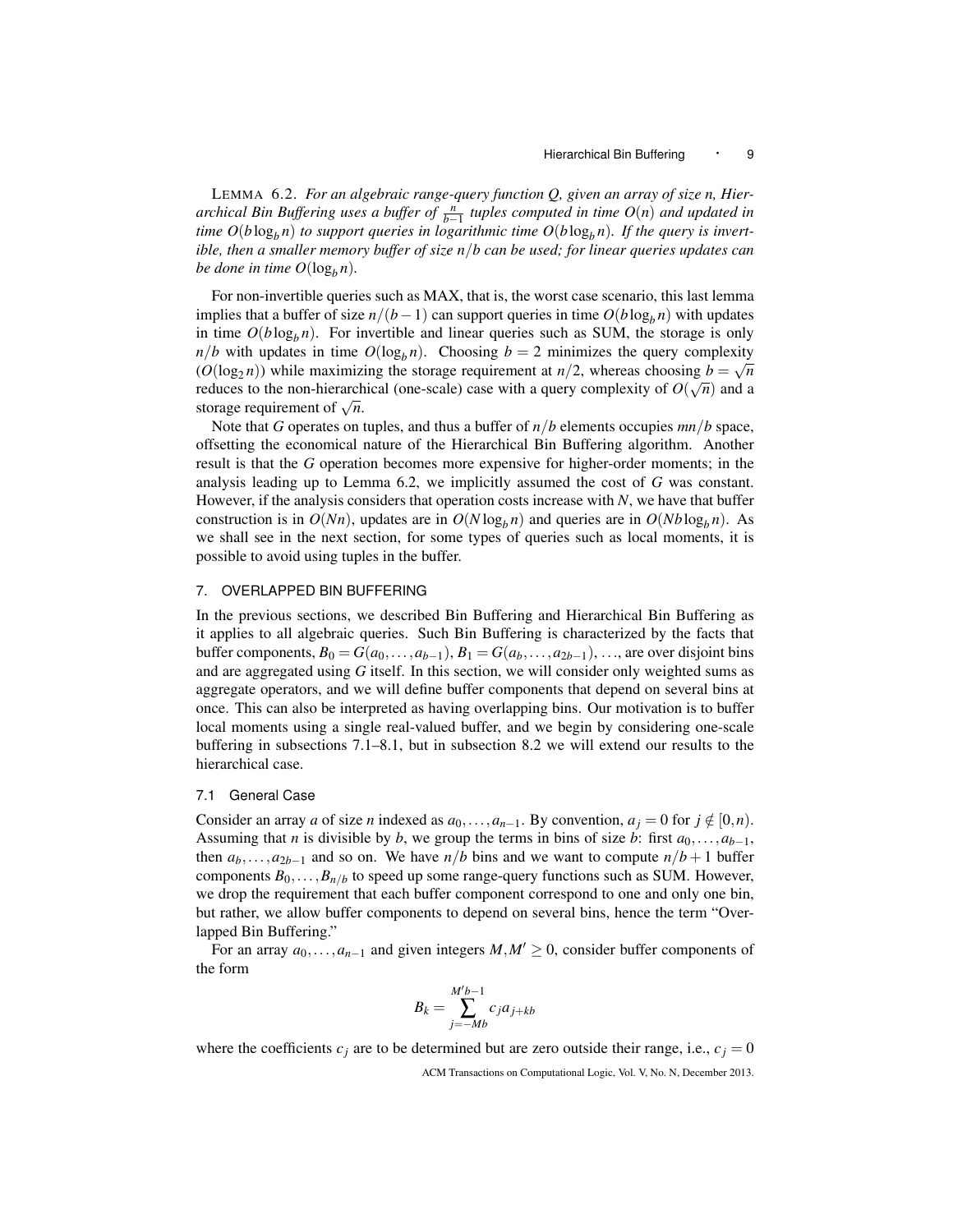

Fig. 3. Overlapped Bin Buffering with  $M = 1, M' = 1$ . Buffered components depend on overlapping areas.

if *j* ∉ [−*Mb*,*M'b*). We could generalize this framework so that *M* + *M'* remains a constant but that  $M$  and  $M'$  depend on the bins: we could accommodate the end and the beginning of the array so that  $j + kb$  is always in  $[0, n)$ , but this makes the formulas and algorithms more pedantic. In essence, the  $B_k$  are weighted sums over a range of  $M + M'$  bins. We can interpret the coefficients  $c_j$  as weights used to compute the buffer component  $B_k$ , where *j* gives the offset in the original array with respect to *kb*. An example is shown in Figure 3. Note that in the special case where  $M = 0$ ,  $M' = 1$ , we have the usual Bin Buffering approach, which maps each bin to exactly one buffer component and where  $c_j = 1$  for  $j \in [0,b)$ . As we shall see, increasing  $M$  and  $M'$  allows for additional degrees of freedom.

We can compute  $\sum_{i=p}^{q} f(i)a_i$ , by replacing *f* by  $\tilde{f}$  such that  $\tilde{f}$  agrees with *f* on [*p*,*q*] but is zero otherwise, and then compute  $\sum_{i=0}^{n-1} \tilde{f}(i)a_i$ . Thus, it is enough to have a fast algorithm to compute  $\sum_{i=0}^{n-1} f(i)a_i$  for an arbitrary *f*. The next proposition presents a formula that is instrumental in achieving a fast algorithm.

PROPOSITION 7.1. *Given an array*  $a_0$ , ..., $a_{n-1}$  *and integers*  $M, M' \geq 0$ *, and given the*  $b$ *uffer components*  $B_k = \sum_{j=-Mb}^{M'b-1} c_j a_{j+kb}$ *, we have* 

$$
\sum_{i=0}^{n-1} f(i)a_i = \sum_{k=0}^{n/b} f(kb)B_k + \sum_{i=0}^{n-1} \delta(i)a_i
$$

*where*

$$
\delta(i) = f(i) - \sum_{k=\lfloor \frac{i}{b} \rfloor - M'+1}^{\lfloor \frac{i}{b} \rfloor + M} f(kb)c_{i-kb}.
$$

PROOF. By the definition of  $B_k$ , we have

$$
\sum_{k=0}^{n/b} f(kb)B_k = \sum_{k=0}^{n/b} \sum_{j=-Mb}^{M'b-1} f(kb)c_j a_{j+kb}.
$$

Define  $i = j + kb$  so that

$$
\sum_{k=0}^{n/b} \sum_{j=-Mb}^{M'b-1} f(kb)c_j a_{j+kb} = \sum_{k=0}^{n/b} \sum_{i=kb-Mb}^{kb+M'b-1} f(kb)c_{i-kb} a_i.
$$

Because  $c_{i-kb}$  is zero whenever  $i \notin [kb - Mb, kb + M'b)$ , we can replace  $\sum_{i=kb-Mb}^{kb+M'b-1}$  by  $\sum_{i=0}^{n-1}$ in the above equation to get, after permuting the sums,

$$
\sum_{k=0}^{n/b} f(kb)B_k = \sum_{i=0}^{n-1} \left( \sum_{k=0}^{n/b} f(kb)c_{i-kb} \right) a_i.
$$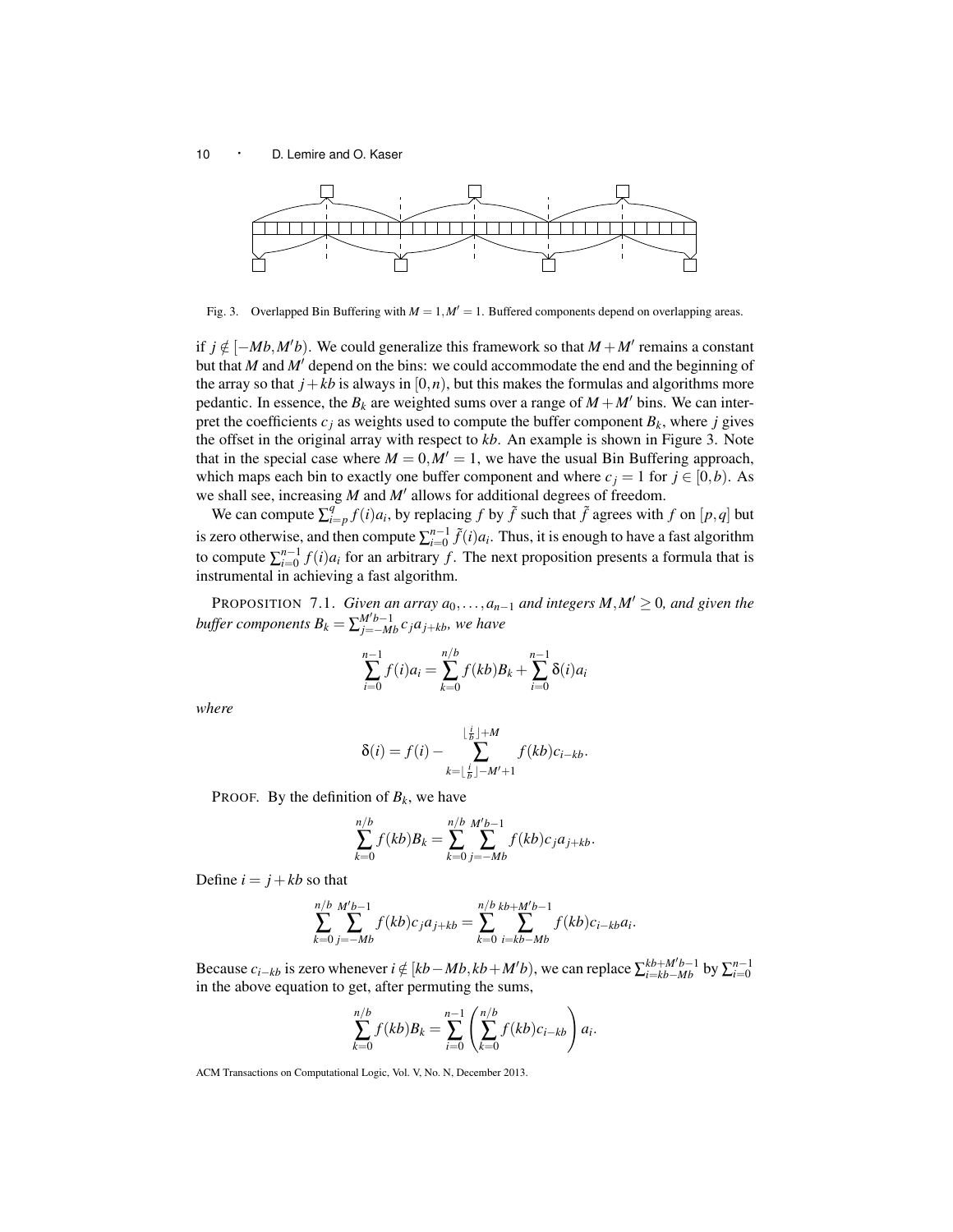However, note that  $c_{i-kb}$  is zero whenever  $kb \notin (i - M'b, i + Mb]$  or  $k \notin (\lfloor \frac{i}{b} \rfloor - M', \lfloor \frac{i}{b} \rfloor + M]$ . Hence, we can replace  $\sum_{k=0}^{n/b}$  $_{k=0}^{n/b}$  by  $\sum_{k=|\frac{i}{b}|+M}^{\lfloor \frac{i}{b} \rfloor + M}$  $\lim_{k=\lfloor \frac{i}{b} \rfloor-M'+1}$  to get

$$
\sum_{k=0}^{n/b} f(kb)B_k = \sum_{i=0}^{n-1} \left( \sum_{k=\lfloor \frac{i}{b} \rfloor - M'+1}^{\lfloor \frac{i}{b} \rfloor + M} f(kb)c_{i-kb} \right) a_i,
$$

which can be subtracted from  $\sum_{i=0}^{n-1} f(i) a_i$  to prove the result.

The key idea is that to support fast computations, we want

$$
\delta(i) = f(i) - \sum_{k=\lfloor \frac{i}{b} \rfloor - M' + 1}^{\lfloor \frac{i}{b} \rfloor + M} f(kb)c_{i-kb} = 0
$$
\n(3)

for most integers *i*, as this implies that we can compute almost all of the range query using only the buffer: i.e., from the previous proposition when  $\delta(i) = 0$ , we have

$$
\sum_{i=0}^{n-1} f(i)a_i = \sum_{k=0}^{n/b-1} f(kb)B_k.
$$

It seems remarkable that the precomputed  $B_k$  values are suitable for use with many functions, possibly including functions not envisioned when the buffer was initially constructed.

From  $\delta(i) = 0$  we will arrive at Lagrange interpolation in section 8, since we are mostly interested in the case where *f* is locally a polynomial. Moreover, because we want the ability to store the buffer component  $B_k$  at position *kb*, we also require that  $\delta(kb) = 0$ . This will ensure that the value  $a_{kb}$  is never needed in Eq. (3).

PROPOSITION 7.2. *From the definition*

$$
\delta(i) = f(i) - \sum_{k=\lfloor \frac{i}{b} \rfloor - M'+1}^{\lfloor \frac{i}{b} \rfloor + M} f(kb)c_{i-kb},
$$

*we have that*  $\delta(kb) = 0$  *for all integers k if* 

$$
c_{lb} = \begin{cases} 1 & \text{if } l = 0 \\ 0 & \text{otherwise} \end{cases}.
$$

PROOF. Assume that  $c_{lb}$  is zero whenever  $l \neq 0$ , then

$$
\delta(lb) = f(lb) - \sum_{k=l-M'+1}^{l+M} f(kb)c_{(l-k)b} = f(lb) - f(lb)c_0
$$

and the result follows.  $\Box$ 

Consider the case where  $M = 0$ ,  $M' = 1$ , then  $B_k = \sum_{j=0}^{b-1} c_j a_{j+kb}$ . Suppose we want to buffer range sums, then *f* will be 1 except at the endpoints. So, from  $\delta(i) = 0$ , we see that we want

$$
\sum_{k=\lfloor \frac{i}{b} \rfloor}^{\lfloor \frac{i}{b} \rfloor} c_{i-kb} = 1
$$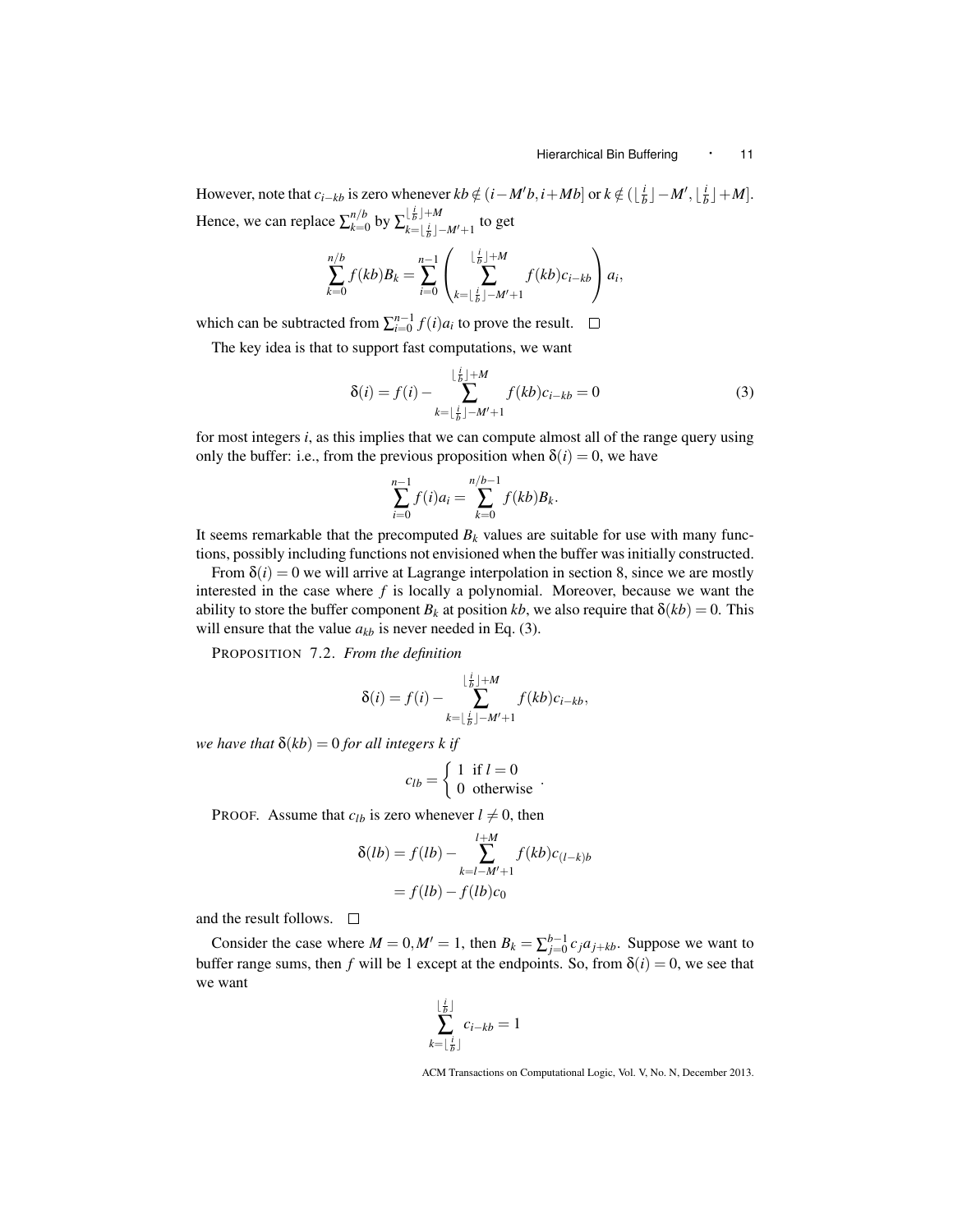or  $c_{i-\lfloor \frac{i}{b} \rfloor}$ *b* = 1; that is, *c* is always 1 within the range of its indices. Thus, we retrieve the formula  $B_k = \sum_{j=0}^{b-1} a_{j+kb}$  as the unique solution to buffer range sums when  $M = 0, M' = 0$ 1. As we shall see, for larger overlaps the solution is no longer unique and the problem becomes more interesting.

7.2 An Example: Sum and First Moments  $(M = 1, M' = 1)$ 

With  $M = 0$ ,  $M' = 1$ , we can buffer SUM queries. Using  $M = 1$ ,  $M' = 1$ , we will buffer the first two local moments: local range sums  $(\sum_i a_i)$  and local first moments  $(\sum_i ia_i)$ . While we will support a wider range of queries, the buffer size remains unchanged. However, the complexity of the queries does go up when *N* increases.

With  $M = 1, M' = 1, \delta(i) = 0$  implies

$$
\delta(i) = f(i) - \sum_{k=\lfloor \frac{i}{b} \rfloor}^{\lfloor \frac{i}{b} \rfloor + 1} f(kb)c_{i-kb} = 0.
$$
 (4)

We recognize this problem as the linear Lagrange interpolation of  $f(i)$  using values at  $f(|i/b|b)$  and  $f(|i/b|b+b)$ . The next proposition gives a solution to these equations.

PROPOSITION 7.3. *Given integers n and b, such that b divides n, the equation f*(*i*)−  $\sum_{k=0}^{n/b-1}$  $\frac{n}{b-1} f(kb)c_{i-kb} = 0$  *holds for all linear functions,*  $f(x) = ax + b$ , if  $c_i = 1 - \frac{|i|}{b}$ *b when*  $i \in [-b, b)$ .

**PROOF.** Setting  $f(x) = 1$  and  $f(x) = x$  in Eq. (4) yields two equations

$$
1 = \sum_{k=\lfloor \frac{i}{b} \rfloor}^{\lfloor \frac{i}{b} \rfloor + 1} c_{i-kb}, \quad i = \sum_{k=\lfloor \frac{i}{b} \rfloor}^{\lfloor \frac{i}{b} \rfloor + 1} k b c_{i-kb},
$$

which are true when  $c_i = 1 - \frac{|i|}{h}$  $\frac{d}{b}$ . The general result (*f*(*x*) = *ax* + *b*) follows by linearity.

We can verify that  $\delta(kb) = 0$ , using Proposition 7.2: when  $l \notin \{0, -1\}$  then  $lb \notin [-b, b)$ , hence  $c_{lb} = 0$ . Otherwise,  $c_{lb} = 1 - \frac{|lb|}{b}$  $\frac{b}{b}$ , i.e., 1 when *l* = 0 and 0 when *l* = -1.

# 8. OVERLAPPED BIN BUFFERING FOR LOCAL MOMENTS: **OLA** BUFFERS

Overlapped Bin Buffering as described in the previous section can be used to buffer local moments as in subsection 7.2. In the special case of Overlapped Bin Buffering where the buffers are computed using Lagrange interpolation, we call the resulting data structure an OLA buffer.

Lagrange interpolation is a common technique discussed in standard Numerical Analysis references [Rao 2002, section 5.5]. In essence, given a function  $f$  and  $M + M'$  samples of the function  $f(m_1)$ ,  $f(m_2)$ , ...,  $f(m_{M+M'})$ , then

- (1) we solve for the **unique** polynomial *p* of degree  $M + M' 1$  such that  $p(m_1) =$  $f(m_1), p(m_2) = f(m_2), \ldots, p(m_{M+M'}) = f(m_{M+M'});$
- (2) we evaluate the polynomial *p* at *x* and return this as the interpolated value.

It should be evident that if *f* is itself a polynomial of degree at most  $M + M' - 1$ , then the interpolation error will be 0; that is,  $p(x) = f(x)$ . We say that Lagrange interpolation of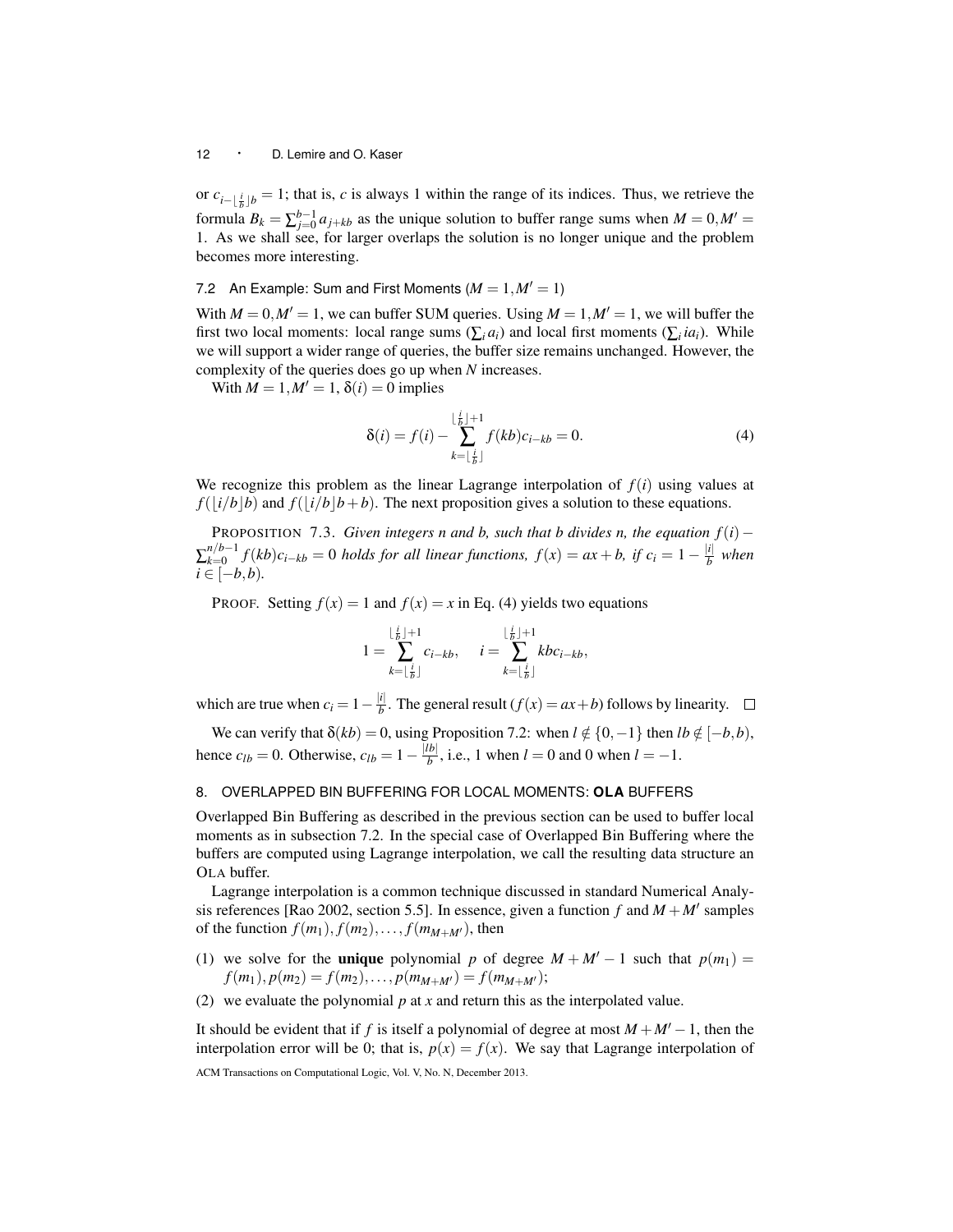order  $M + M' - 1$  reproduces polynomials of degree  $M + M' - 1$ . Also, Lagrange interpolation is optimal, in the sense that it uses the smallest possible number of samples while reproducing polynomials of a given degree.

Given  $M + M'$  samples  $m_1, \ldots, m_{M + M'}$  of a function f, the *Lagrange formula* for the interpolated value at *x* is given by

$$
f(x) = \sum_{k=m_1}^{m_{M+M'}} \left( \prod_{m=m_1; m \neq k}^{m_{M+M'}} \frac{x - m}{k - m} \right) f(k).
$$
 (5)

In Proposition 7.1, we introduced the function  $\delta(i)$  given by

$$
f(i) - \sum_{k=\lfloor \frac{i}{b} \rfloor - M'+1}^{\lfloor \frac{i}{b} \rfloor + M} c_{i-kb} f(kb)
$$

which can also be written as

$$
f(i) - \sum_{k=-M'+1}^{+M} c_{r-kb} f((k + \lfloor \frac{i}{b} \rfloor)b)
$$

where  $r = i - \left\lfloor \frac{i}{b} \right\rfloor b$ . On the other hand, as a direct consequence of the Lagrange formula, choosing  $m_1 = b(\lfloor \frac{i}{b} \rfloor - M' + 1), \ldots, m_{M+M'} = b(\lfloor \frac{i}{b} \rfloor + M)$  with  $x = i$ , we have

$$
f(i) = \sum_{k=-M'+1}^{M} \left( \prod_{m=-M'+1,m\neq k}^{M} \frac{r-mb}{kb-mb} \right) f((k+\lfloor \frac{i}{b} \rfloor)b).
$$

Now, by Lagrange's formula, if *f* is a polynomial of degree  $M + M' - 1$  and if

$$
c_{r-kb} = \prod_{m=-M'+1,m\neq k}^{M} \frac{r-mb}{kb-mb},
$$

then  $\delta(i) = 0$ . When  $M = 1, M' = 1$ , Lagrange interpolation becomes equivalent to linear splines and is trivial to compute: if  $k = 0$ ,  $c_r = \frac{b-r}{b}$  else if  $k = 1$ ,  $c_{r-b} = \frac{r}{b}$ ; we conclude that  $c_{r-kb} = 1 - \frac{|r - kb|}{b}$  $\frac{-\kappa\nu_{\parallel}}{b}$ .

For  $M + M' > 2$ , we can simply apply the formula

$$
c_{r-kb} = \prod_{m=-M'+1,m\neq k}^{M} \frac{r-mb}{kb-mb}
$$
  
= 
$$
\frac{\prod_{m=-M'+1,m\neq k}^{M} r/b-m}{\prod_{m=-M'+1,m\neq k}^{M} k-m}
$$
  
= 
$$
\frac{(-1)^{M-k} \prod_{m=-M'+1,m\neq k}^{M} r/b-m}{(M-k)!(k+M'-1)!}
$$

and precompute the coefficients once for *b* possible values of  $r = 0, \ldots b - 1$  and  $M + M' - 1$ possible values of  $k = -M' + 1, \ldots, M$ . This gives a total of  $(M + M' - 1)b$  coefficients.

The next lemma applies these results and says that Overlapped Bin Buffering efficiently buffers the first  $M + M'$  moments when using coefficients derived from Lagrange interpolation. Hierarchical OLA with  $b = \sqrt{n}$  is One-Scale OLA, thus we need not make an explicit distinction between the two.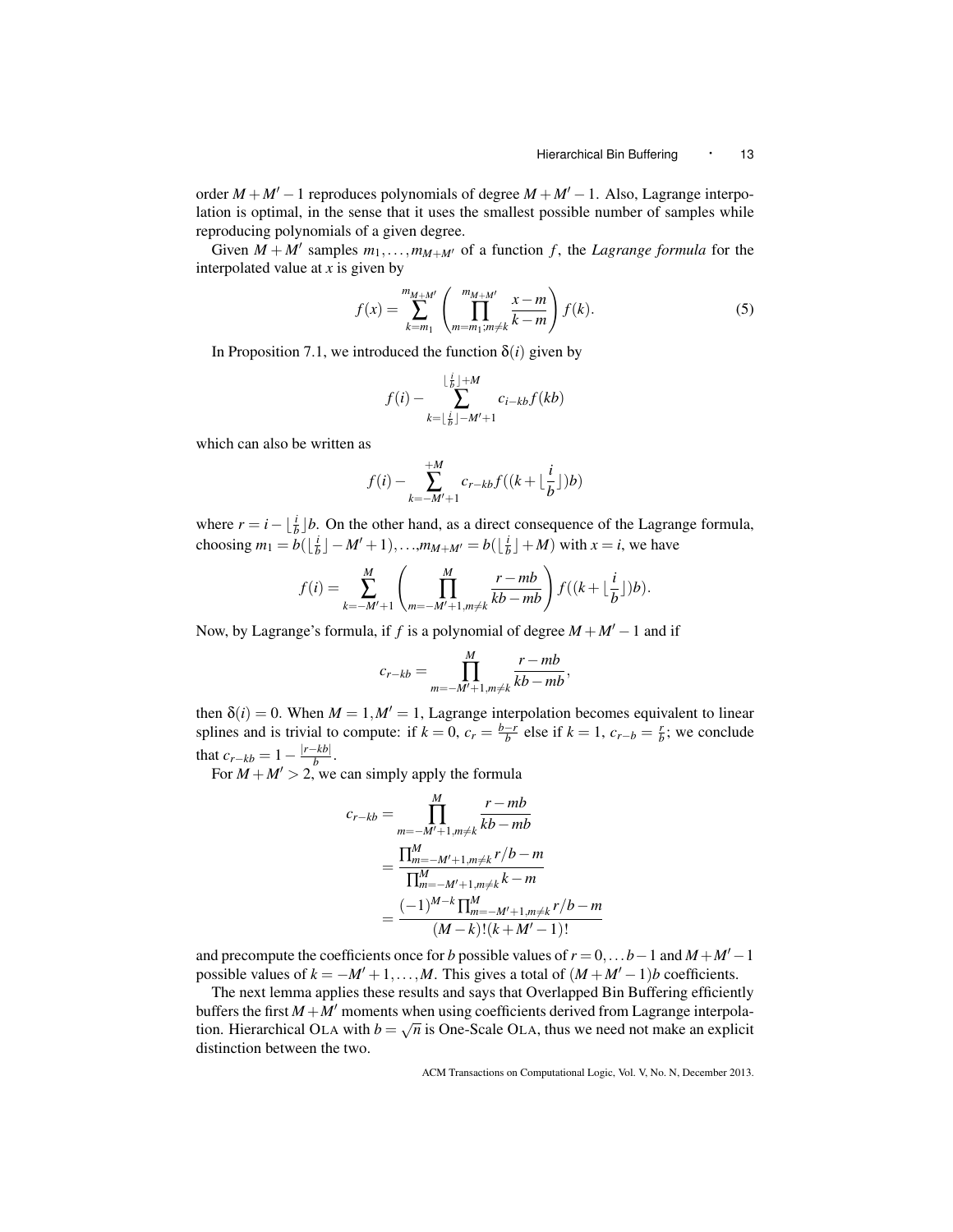LEMMA 8.1. *Overlapped Bin Buffering with overlap parameters*  $M$ *,*  $M' > 0$  *allows*  $\delta(i) = 0$  *for polynomials of degree*  $M + M' - 1$ *, if the coefficients c are chosen to be the Lagrange coefficients of degree*  $M + M' - 1$ .

#### 8.1 Local Moments Using One-Scale OLA

We have already seen that each buffer value  $B_k$  in the OLA buffer is a sum over several bins,  $B_k = \sum_{j=-Mb}^{M'b-1} c_j a_{j+kb}$  where the  $c_j$  are determined by Lagrange interpolation or directly as in subsection 7.2. By Lemma 8.1, if *f* is any polynomial of degree  $M + M' - 1$ , then local moment queries of the form  $\sum_i f(i) a_i$  can be answered from the OLA buffer alone. However, consider function  $f(x) = x$  over [2, 10] and zero elsewhere. This function is used when computing the first-order query moment  $\sum_{i=2}^{10} i a_i$ . (See subsection 7.1.) Our approach must be refined to handle *f* and other useful functions.

An alternate viewpoint to the approach emphasizes how Lagrange interpolation provides an approximation *h* to function *f* . Knowing how *h* differs from *f* allows us to compensate for *f*'s not being polynomial or (in section 11) allows us to bound the error from imperfect compensation. The details of this viewpoint follow.

By the proof of proposition 7.1, if we define

$$
h(i) = \sum_{k=\lfloor \frac{i}{b} \rfloor - M'+1}^{\lfloor \frac{i}{b} \rfloor + M} f(kb)c_{i-kb}
$$

then  $\sum h(i)a_i = \sum f(kb)B_k$ . It is interesting to note that given some function *f*, we can compute *h* using a Lagrange polynomial *for each bin* as follows.

- (1) Pick the bin, and suppose it comprises the cells in  $[kb, (k+1)b]$ .
- (2) Obtain  $M + M'$  data points by sampling *f* at  $\{(k M + 1)b, \ldots, kb, \ldots, (k + M' b)\}$  $1)b$ ,  $(k+M')b$ .
- (3) There is a unique polynomial  $g(k)$  of degree  $M + M' 1$  going through all those data points. Notice that  $g_{(k)}$  is computed bin-wise.

Whenever *f* is polynomial of degree at most  $M + M' - 1$  over  $[(k - M + 1)b, (k + M')b]$ , then  $f = g$  over this same interval because the polynomial is unique. Moreover, the Lagrange coefficients satisfy Proposition 7.2 and thus  $h(kb) = f(kb)$  for all k. Then, we can define a function by piecing together the bin-wise polynomials and because the Lagrange interpolant is unique, we have  $h_{|[kb,(k+1)b)} = g_{(k)}$ , since both sides of the equation are Lagrange interpolants of the same points. That is, there is a unique linear interpolation algorithm of degree  $M + M' - 1$  over  $M + M'$  data points, exact for polynomials of degree  $M + M' - 1$ . For our range queries, the query function *f* is pieced together from a polynomial (inside the range) and the polynomial  $g(i) = 0$  (outside the range). Hence,  $f(i) - h(i)$  will be zero except for two ranges of width  $(M + M')b$ , located around each of the range query's end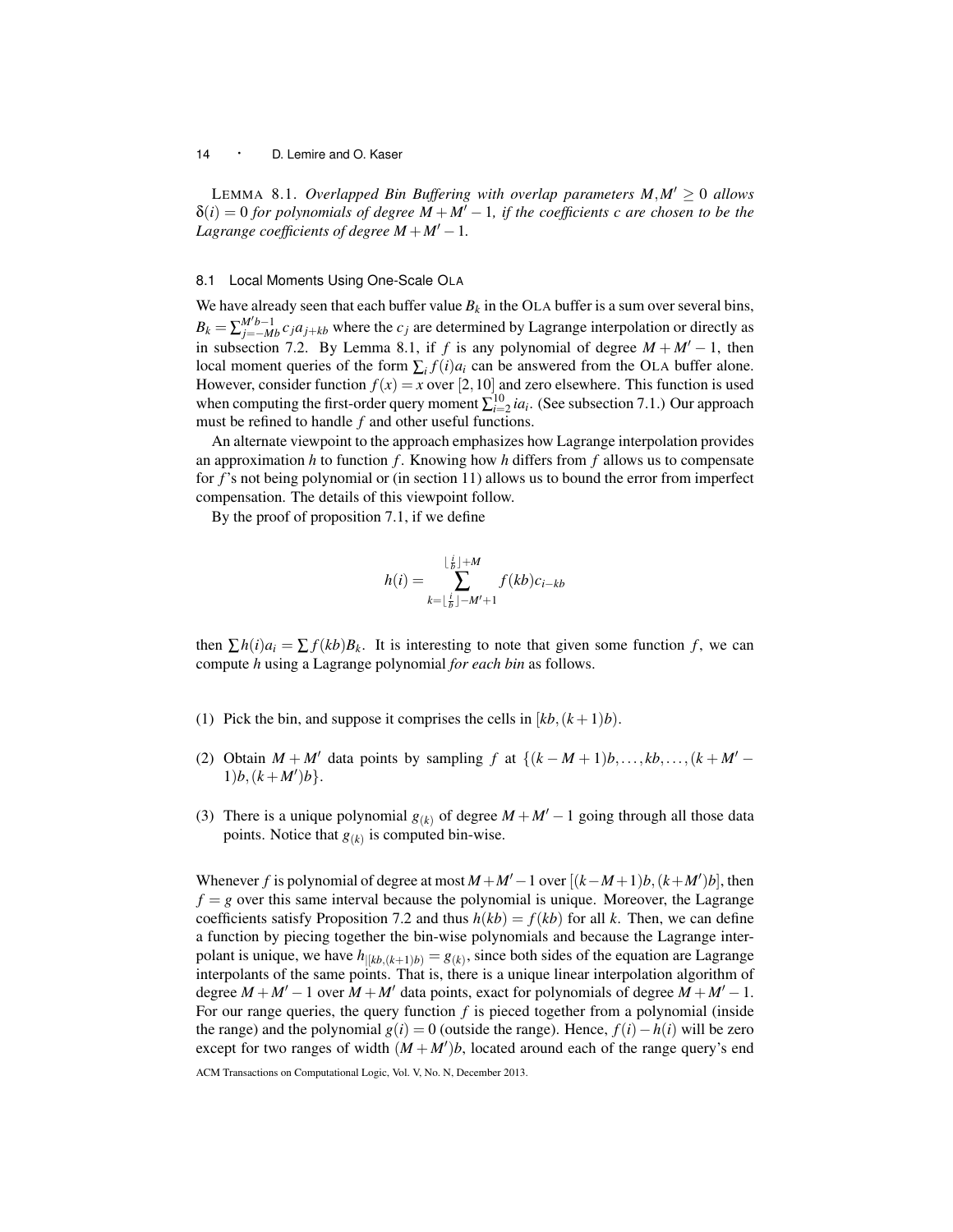points. Moreover,  $\sum h(i)a_i = \sum f(kb)B_k$  implies by Eq. (3) that

$$
\sum_{i} \delta(i)a_i = \sum_{i} f(i)a_i - \sum_{k=0}^{n/b} f(kb)B_k
$$

$$
= \sum_{i} f(i)a_i - \sum_{i} h(i)a_i
$$

$$
= \sum_{i} (f(i) - h(i))a_i.
$$

Therefore  $\sum_i \delta(i) a_i$  can be computed in time  $O(N^2b)$ , accessing  $M + M'$  bins from our external array.

Hence, Eq. (3) tells us how to answer the original query,  $\sum_i f(i) a_i$ , faster than the  $\Omega(n)$  time required without precomputation. The query can be rewritten as the sum of  $\sum_{k=0}^{n/b}$  $h/b \atop k=0} f(kb)B_k$  and  $\sum_i \delta(i)a_i$ , (computed in time  $O(n/b)$  and  $O(N^2b)$ , respectively). Therefore, we obtain a net reduction of the complexity from *n* to  $n/b + N^2b$ .

We note that the  $N^2b$  factor could be improved to *Nb*, if we precompute *h* for the *b* possible positions where an endpoint could fall within a bin, and for the *N* basic functions  $1, i, i^2, \ldots, i^{N-1}$  we expect used with local moments. Each of these *Nb* values would have  $\Theta(Nb)$  tabulated entries, leading to a storage complexity of  $\Theta(N^2b^2)$ , possibly too high for the small time savings except for tiny values of *b*. Yet small values of *b* would arise in the hierarchical setting that we shall next explore.

# 8.2 Local Moments Using Hierarchical OLA

We can further decrease the complexity by a hierarchical approach. We reduced the complexity from  $O(Nn)$  to  $O(Nn/b + N^2b)$ . After the first transform, the cost is dominated by the computation of  $\sum_{k=0}^{n/b}$  $\int_{k=0}^{n/\nu} f(kb)B_k$ . By the same method, we can reduce the complexity further to  $n/b^2 + N^2 2b$ . Because in-place storage is possible, this comes with no extra storage burden. Applying the method  $\log_b n$  times reduces it down to  $O(N^2b \log_b n)$ . The net result is similar to Bin Buffering, except that we are able to buffer the first two moments simultaneously, using a single buffer.

# 9. USING OVERLAPPED BIN BUFFERING FOR FAST LOCAL MOMENTS (OLA): AL-GORITHMS AND EXPERIMENTAL RESULTS

This section puts the ideas of the previous section into practice, presenting more details of OLA and presenting an experimental analysis of OLA as an example of Hierarchical Bin Buffering. There are three fundamental operations on OLA buffers: building them initially, using them for fast queries, and finally, updating them when the underlying data changes. Each fundamental operation will, in turn, be described and its complexity analyzed. However, our complexity analysis is typical and ignores system-specific factors including the relative costs of various mathematical operators and the effects of the memory-access patterns on a computer's memory hierarchy. To show that the algorithm can be efficiently implemented, we we coded OLA in C++. The performance of our implementation completes the discussion of each fundamental operation.

To enable replication of our results, we next provide some details of our implementation and the test environment. Our experiments were conducted with *N* being even, and we chose  $M = M' = \frac{N}{2}$ ; these constraints were imposed by our implementation. Our test platform was a Pentium 3 Xeon server with 2 GB RAM running the Linux operating system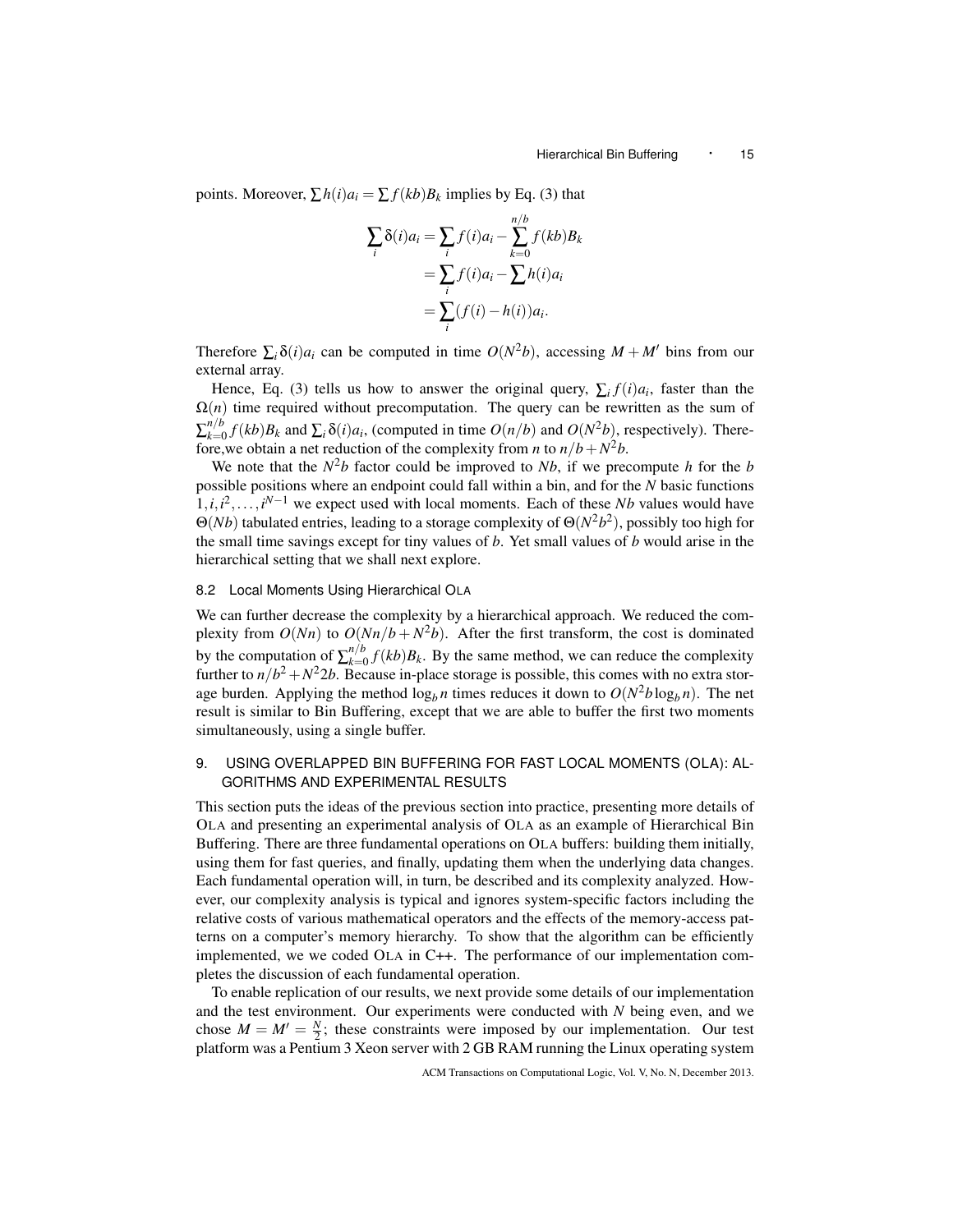(kernel 2.4), and the software was compiled using the GNU compiler (GCC 3.2 with - O2). For these experiments, we simulated arrays of any size by "virtual arrays" defined by  $a_i = \sin(i)$ : the function sin is chosen arbitrarily and the intent is that the access time to any one array element is a fixed cost (a calculation rather than a memory or disk access). Results are thus less dependent on current disk characteristics than would be otherwise possible. See section 9.4 for disk-based experiments.

For our experiments, array indices were always 64 bits, whereas stored values are 32 bit floating-point values. Unless otherwise specified,  $n \approx 2^{30}$ , giving us about 4 GB of virtual-array data; by "size", we refer to *n*, the number of array elements. As well, the buffer always fit within main memory and no paging was observed. We considered several different values of *b*: 32, 128, 1024,  $2^{15}$  and  $2^{20}$ . The first three values imply hierarchical OLA and can be justified by the ratio of main memory to external memory on current machines. The last two values imply one-scale OLA and fit the introduction's scenario that  $\sqrt{n}$  would be an appropriate internal buffer size ( $b = 2^{15}$ ), or fit a scenario where the user wants whatever gains can be obtained from a tiny buffer. We chose the value  $b = 128$  as the "typical" value when one was needed.

For *N*, we experimented with values 2, 4, 8 and 16, with 4 deemed the typical value. Value 2 does not enable all the local moments that are likely to be used in practice, whereas we could not imagine any scenario where  $16<sup>th</sup>$  or higher moments would be useful.

#### 9.1 Computing the OLA Buffer

The construction of the OLA Buffer is possible using one pass over the external array, as illustrated in Algorithm 1.

Each buffer component is over a number of bins that depends linearly on the number of buffered moments. Similarly, as the size of the input array increases, we expect a linear increase in the construction time. The reason is that the number of buffered components increases linearly with *n*: although the number of buffer scales, β, increases with *n*, we have  $\sum_{k=1}^{\beta} n/b^k \in \Theta(n)$ . Each component has a computation cost that depends only on *N*, leading to an overall construction time of *O*(*Nn*).

Of course, the storage required is inversely proportional to *b*: *n*/*b*. However, we do not expect the construction time to vary significantly with  $b$  as long as the buffer is internal  $(n/b)$  is small). Indeed, when *b* grows, then the cost of computing each buffer element grows linearly and is proportional to *Nb*. On the other hand, the number of buffer components decreases with  $1/b$ . In total, the cost is roughly independent of *b*. If  $n/b$  grows substantially, then we might expect a slight time increase due to poorer memory performance on the large array. However, for all our experiments, the buffer size remained much smaller than system RAM. Experimental data to substantiate this is shown in Figures 4–5. The scale of Figure 4 magnifies what was less than a 7% difference between construction times, and we saw a small increase (5%) in construction time when *b* increased, which was not as anticipated. However, the point stands that buffer construction was not heavily affected by the choice of *b*.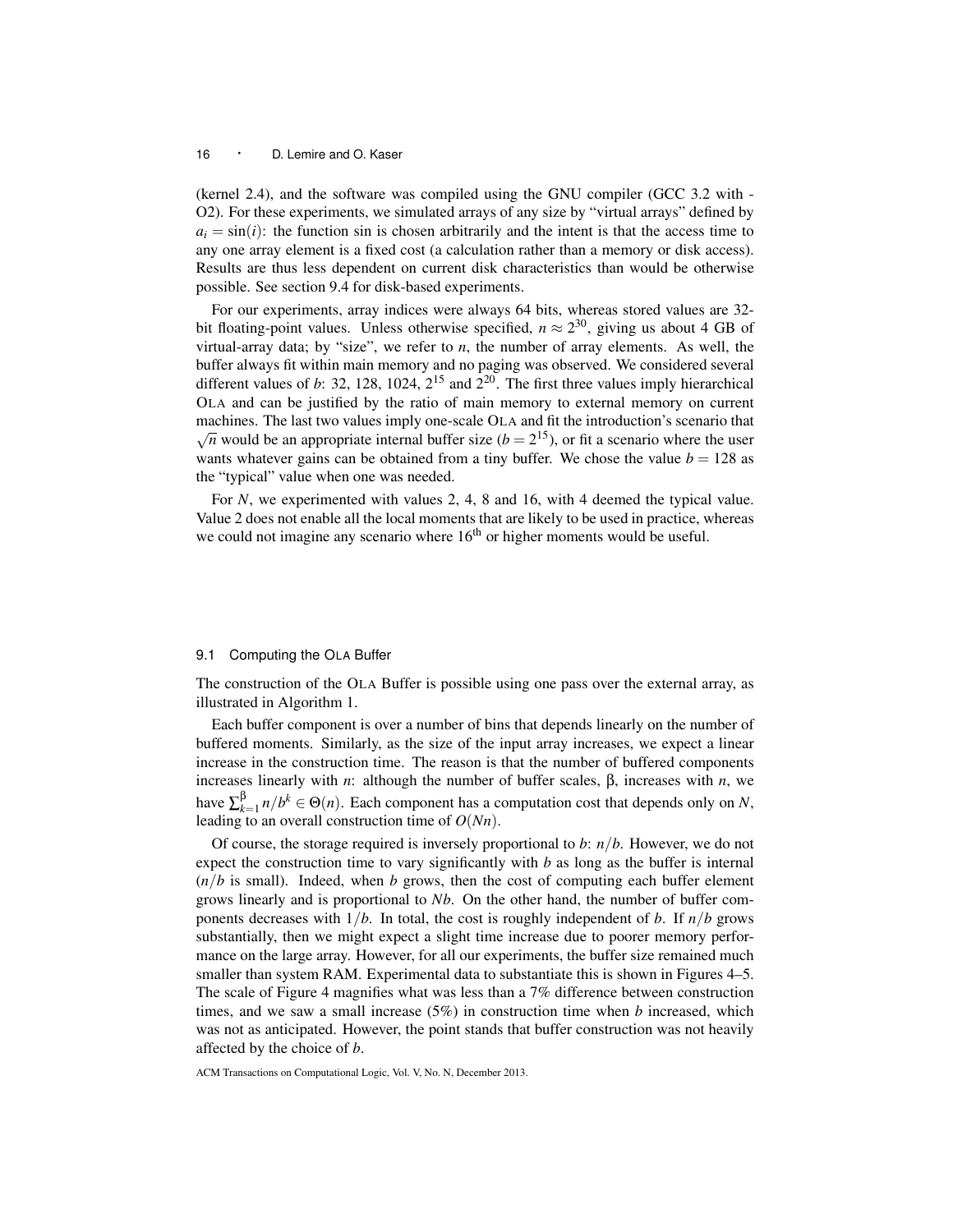Algorithm 1 OLA Buffer Computation

constants: bin size *b*, even number of buffered moments *N* and Lagrange coefficients *c* of degree *N* − 1,  $\beta$  is the largest integer such that  $n/b^{\beta} \ge N$ .

```
function computeBuffer(a):
INPUT: an array a
OUTPUT: an array B (OLA buffer)
B \leftarrow onestep(a, 0)for s = 0, 1, \ldots, \beta - 1 do
   B' \leftarrow onestep(B, s)for k \in \{0, 1, \ldots, size(B') - 1\} do
      B_{kb^{s+1}} \leftarrow B'_kend for
end for
```

```
function onestep(a, s):
INPUT: an array a
INPUT: a scale parameter s
OUTPUT: an array B
 Allocate \frac{\text{size}(a)}{\text{bs}+1}\frac{dze(a)}{b^{s+1}} + 1 components in zero-filled array B
 for i = 0, \overline{1}, \ldots, \lfloor size(a)/b^s \rfloor + 1 do
    if i is a multiple of b then
        B_{\vert i/b \vert} \leftarrow B_{\vert i/b \vert} + a_{ib}<sup>s</sup>
    else
         for m = -\frac{N}{2} + 1, \ldots, \frac{N}{2} do
             B<sub>\vert i/b \vert + m} ← B\vert i/b \vert + m + c−mb+i mod b<sup>a</sup>ib<sup>s</sup></sub>
         end for
    end if
end for
```
9.2 Fast Local Moments Using the OLA Buffer

The algorithm for fast queries follows from Proposition 7.1: recall that we choose  $M' =$  $\frac{N}{2}$ ,  $M = \frac{N}{2}$ . As a first step, we have to compute  $\sum_i \delta(i) a_i$  where

$$
\delta(i) = f(i) - \sum_{k=\lfloor \frac{i}{b} \rfloor - \frac{N}{2}+1}^{\lfloor \frac{i}{b} \rfloor + \frac{N}{2}} f(kb)c_{i-kb}.
$$

Then for scales  $s = 1, ..., \beta$ , we add  $\sum_i \delta^{(s)}(i) B_{ib^{s-1}}$  where

$$
\delta^{(s)}(i) = f(ib^s) - \sum_{k=\lfloor \frac{i}{b} \rfloor - \frac{N}{2} + 1}^{\lfloor \frac{i}{b} \rfloor + \frac{N}{2}} f(kb^{s+1})c_{i-kb}.
$$

Finally, at scale  $s = \beta$ , we add to the previous computations  $\sum_{k=0}^{n/b^{\beta-1}}$ *k*=0  $f(kb^{β+1})B_{kb^{β-1}}$ .

The key to an efficient implementation is to know when  $\delta(i)$  — or  $\delta^{(s)}(i)$  — will be zero given a function  $f$ , so that we only sum over a number of terms proportional to  $Nb$  at each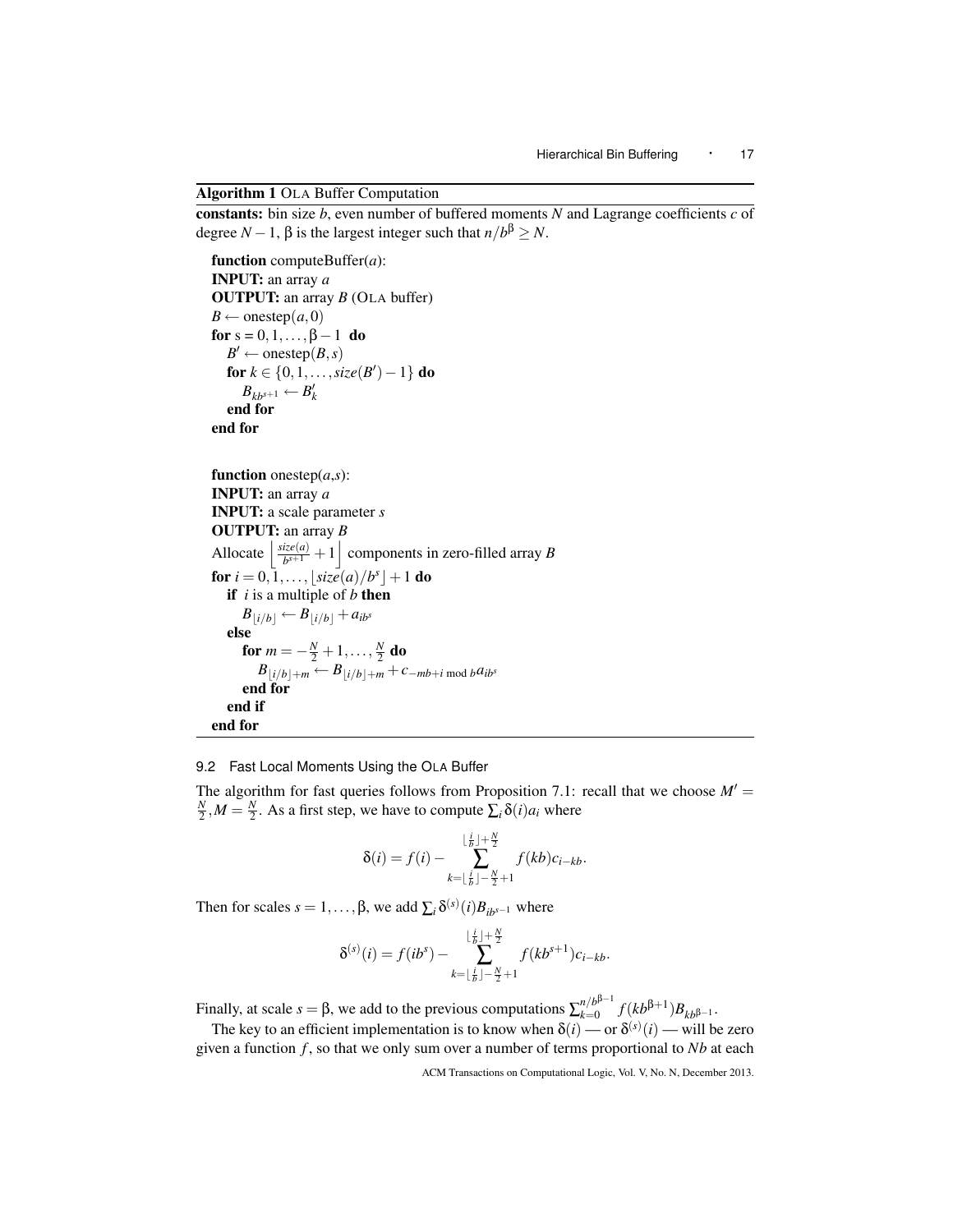

Fig. 4. Time in seconds for the construction of an OLA buffer, with  $N = 4$  and varying values of *b*.



Fig. 5. Time in seconds for the construction of an OLA buffer, with  $b = 2^{15}$  (one-scale OLA) and varying values of *N*. Times were almost identical for hierarchical OLA using  $b = 128$ . Curve  $t(N) = 268N + 450$  (shown) fits the points well.

scale. In other words, we need to do a lazy evaluation. Suppose that *f* is a polynomial of degree at most *N* −1 for *N* even over the interval [*p*,*q*] and the overlap parameters are  $M = \frac{N}{2}$ ,  $M' = \frac{N}{2}$ , then  $\delta^{(s)}$  may be nonzero only over intervals  $[p', p'']$  and  $[q', q'']$ , where  $p' = (\bar{x} \mid \frac{p}{bs^+})$  $\frac{p}{b^{s+1}}\rfloor-\frac{\tilde{N}}{2})b,\, p''=(\lfloor \frac{p}{b^{s+1}}\rfloor)$  $\frac{p}{b^{s+1}}$   $\rfloor + \frac{N}{2}$ )*b*,  $q' = (\lfloor \frac{q}{b^{s+1}} \rfloor)$  $\frac{q}{b^{s+1}}$  $\rfloor - \frac{N}{2}$ )*b* and  $q'' = (\lfloor \frac{q}{b^{s+1}} \rfloor)$  $\frac{q}{b^{s+1}}$  $\rfloor + \frac{N}{2}$ *)b*. The ACM Transactions on Computational Logic, Vol. V, No. N, December 2013.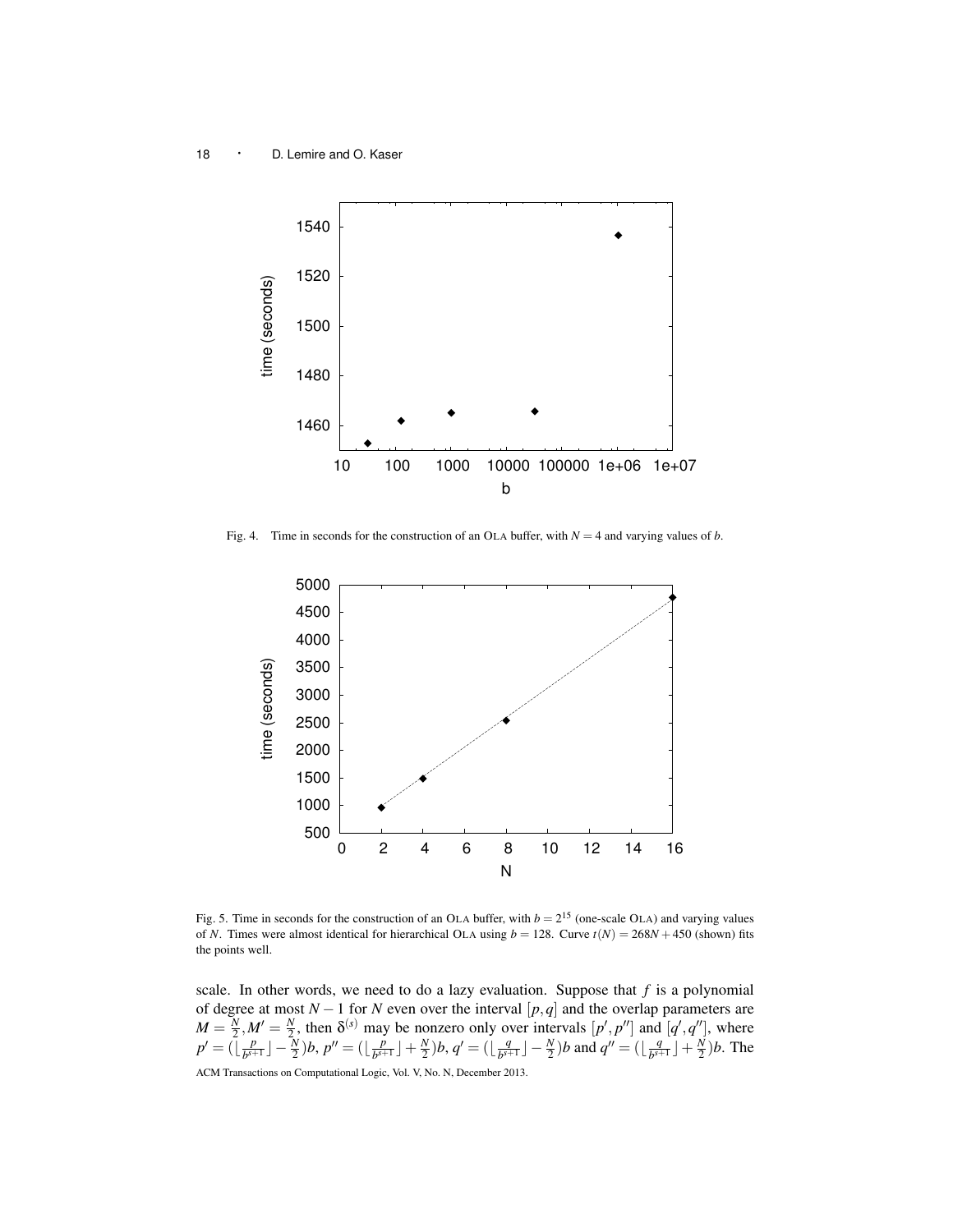complete pseudocode is given in Algorithm 2.

## Algorithm 2 Moment Computation using the OLA Buffer

constants: bin size *b*, even number of buffered moments *N* and Lagrange coefficients *c* of degree *N* − 1,  $\beta$  is the largest integer such that  $n/b^{\beta} \ge N$ .

function query $(a, B, f, p, q)$ : INPUT: an array *a* INPUT: an OLA buffer *B* **INPUT:** a function *f* which is a polynomial of degree at most  $N-1$  over [ $p$ , $q$ ] and zero elsewhere **OUTPUT:** returns  $S = \sum_{i=0}^{n-1} f(i) a_i$  $S \leftarrow 0$ for  $i \in$  candidates( $size(a), 0, p, q$ ) do  $S \leftarrow S + (f(i) - \sum_{k=\lfloor i/b \rfloor - \frac{N}{2} + 1}^{\lfloor i/b \rfloor + \frac{N}{2}} f(kb) c_{i-kb} a_i$ end for for  $s = 1, \ldots, \beta$  do for  $i \in$  candidates( $size(B)/b^{s-1}, s, p, q)$  do  $S \leftarrow S + \left(f(ib^s) - \sum_{k=\lfloor \frac{j}{b} \rfloor - \frac{N}{2} + 1}^{\lfloor \frac{j}{b} \rfloor + \frac{N}{2}} f(kb^{s+1}) c_{i-kb} \right) B_{ib^{s-1}}$ end for end for  $S \leftarrow S + \sum_{k=0}^{size(B)/b^{\beta-1}}$ *size*(*B*)/*b*<sup>*p*−1</sup></sub>  $f(kb$ <sup>β+1</sup>)*B*<sub>*kb*β−1</sub>

function candidates(*size*,*s*,*p*,*q*): OUTPUT: the union of

$$
\left\{\max\left(\left(\frac{p}{b^{s+1}}-\frac{N}{2}\right)b,0\right),\ldots,\left(\frac{p}{b^{s+1}}+\frac{N}{2}\right)b-1\right\}
$$

and

$$
\left\{ \left( \frac{q}{b^{s+1}} - \frac{N}{2} \right) b, \ldots, \min \left( \left( \frac{q}{b^{s+1}} + \frac{N}{2} \right) b - 1, \text{size} \right) \right\}.
$$

Queries are  $O(b\beta)$  where  $\beta = \log_b n$ , so when *b* increases the algorithm's running time increases in proportion to  $\frac{b}{\log b}$ . Therefore, because the buffer size is given by  $n/b$ , the algorithm becomes slower as the size of the buffer is reduced. Experimentally, this was measured by randomly selecting, with replacement, 2000 of the  $\binom{n}{2}$  different non-empty ranges. More precisely, we choose two uniformly distributed random numbers *a* and *b* and pick the interval  $[\min(a, b), \max(a, b)]$ . We set *N* to a "typical value" of 4, and timed the 2000 sums and 2000 first moments for various  $b$  values<sup>2</sup>.

Results are shown in Figure 6; we also plotted the function  $t(b) = b/(5000 \ln b)$ . The measured running time appears to grow no faster than *t*(*b*).

<sup>2</sup>When  $N^2b$  was large, we tested only  $\lfloor \frac{800,000}{N^2b} \rfloor$  cases, to keep test times reasonable.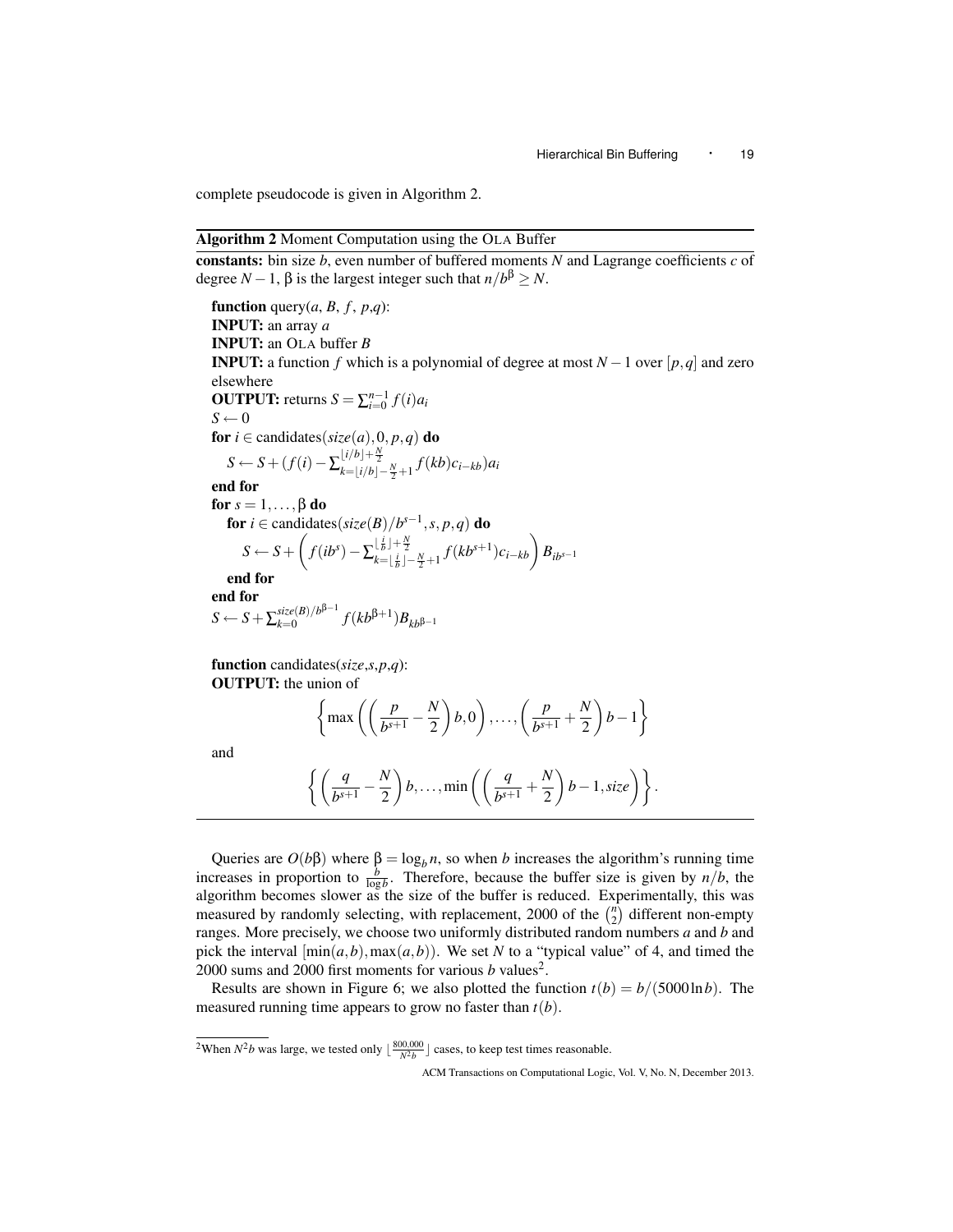

Fig. 6. Average time (in seconds) for the computation of many randomly selected range sums for  $N = 4$  and various values of *b*. Function  $t(b) = b/(5000 \ln b)$  is also shown.

Note that the time for a range query is affected somewhat by the length of the range *l*, in that the number of buffer elements  $B_i$  accessed will be approximately  $l/b$  for one-scale OLA. (For hierarchical OLA the relationship between the number of buffers accessed and the range length is much more complex.) As well, for hierarchical OLA, the number of hierarchical levels processed will also depend on the precise positioning of the range's endpoints. To see these effects, we plotted the time<sup>3</sup> versus the range size. Results for One-Scale OLA (see Figure 7) are as expected: the time was dominated by the (unvarying) work done around the range's endpoints. There was a small additional contribution coming from the number of buffer values accessed, which showed up as a slight upward slope on the cluster. First moments and sums behaved similarly.

<sup>&</sup>lt;sup>3</sup>Timed on a slightly faster Pentium 4 machine with 512 MB RAM, running a Linux 2.4 kernel that had been patched to supply high-resolution timings and hardware performance counts via PAPI[Browne et al. 2000].

ACM Transactions on Computational Logic, Vol. V, No. N, December 2013.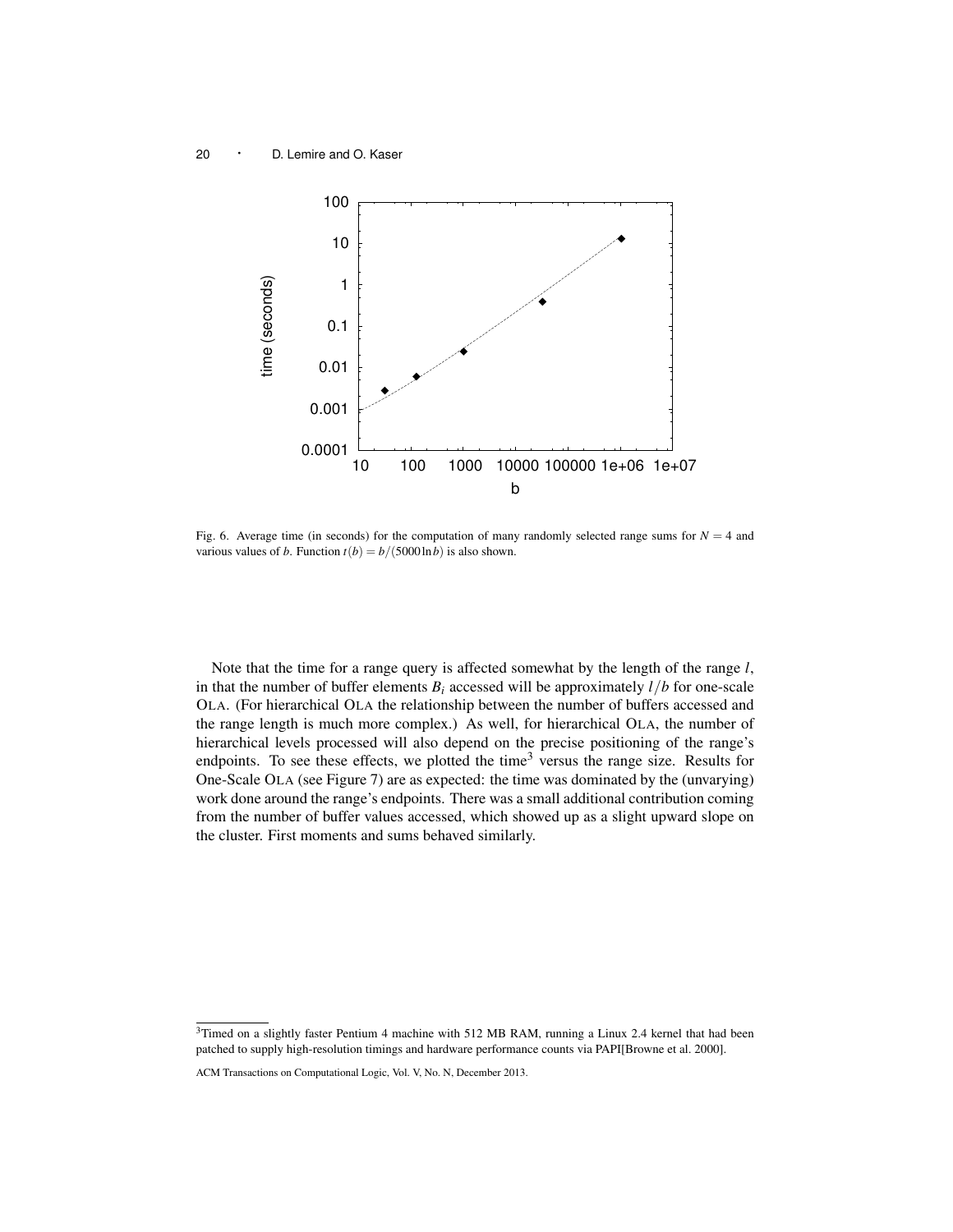

Fig. 7. Average time (in seconds) versus range length for the computation of 1,525 randomly selected first moments (x) and 1,525 sums (+) for  $N = 4$  and  $b = 2^{15}$ . (One-Scale OLA.)



Fig. 8. Time in seconds versus range length for 2,000 randomly selected first moments (x) and 2,000 sums (+) with  $N = 4$  and  $b = 128$  (4-Scale OLA).

The situation is more complex for hierarchical OLA (see Figure 8), where the positioning of the range determines the number of buffer values and where the positioning of each endpoint determines how many external array elements are accessed and determines how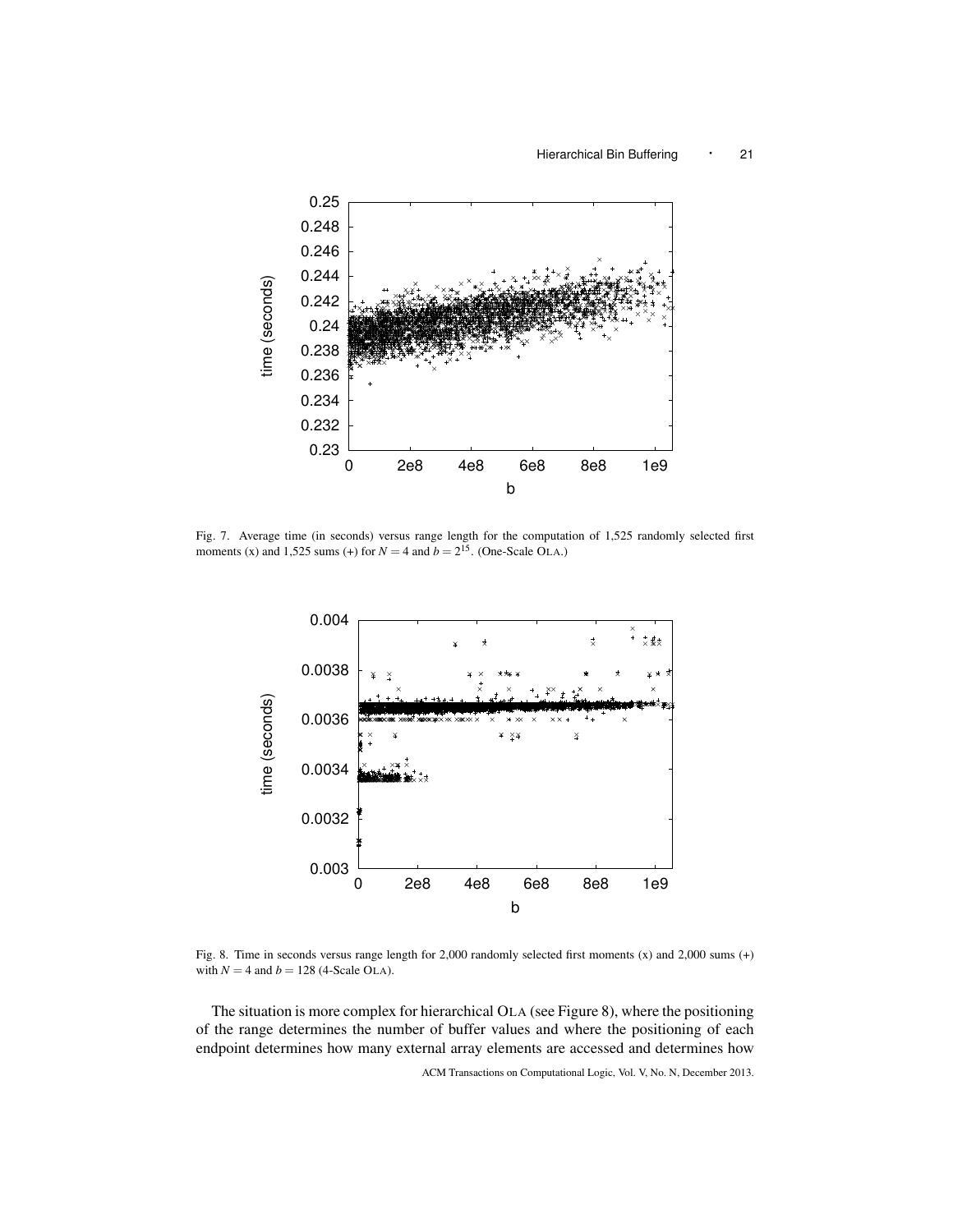

Fig. 9. Average time per query (seconds) versus *N* for randomly selected range sums with  $b = 2^{15}$  (one-scale OLA). (The points fit  $t(N) = .007N^2 + .08N$  well.)

many hierarchical scales need to be considered for the region surrounding each endpoint. Since the running times are smaller, it is perhaps not surprising that the data appears noisier.

We can show that query times for hierarchical OLA grow quadratically as the number of moments buffered is increased. For one-scale OLA, queries have two main sources of cost: first, the cost from computing  $\sum_k f(k)B_k$ , where *f* is piecewise 0 or an  $N-1$ <sup>st</sup> degree polynomial, which we evaluate at a cost of  $\Theta(N)$  per point within the range of the query. The expected range of our queries is long, so this cost is significant. The second cost of our queries comes from a  $\Theta(N^2)$  calculation done around the range's endpoints. Therefore, for our small values of  $N$ , the total cost includes both a large  $N^2$  as well as a large linear component. From a theoretical point of view, however, the growth is  $\Theta(N^2)$ and is dominated by the endpoint computations. (See Figures 9 and 10). Hence, it might be detrimental to buffer many more moments than we require. However, the number of moments has no effect on the space complexity, unlike the bin size, *b*. Therefore, for large enough arrays, even if we buffer many moments, the OLA approach will still be several order of magnitude faster than unbuffered queries.

The OLA approach was not sensitive to the query: range sums or first moments were measured to take almost exactly (within  $1\%$ ) the same time. Therefore, these results are not plotted.

Based on the theoretical analysis, OLA can permit huge query speedups, given extreme values for parameters such as the relative speeds of internal versus external memory, amount of memory allocated to the buffer, and so forth. However, we need good speedups for "reasonable" parameters. From our experiments, it is evident that buffered arrays were considerably faster, and random queries that averaged about 71.6 s without buffering could be answered in 0.390 s or 0.00605 s when the 4 GB dataset was buffered with 128 kB or 32 MB (using N=4). This corresponds to respective speedups of 184 and 11800. The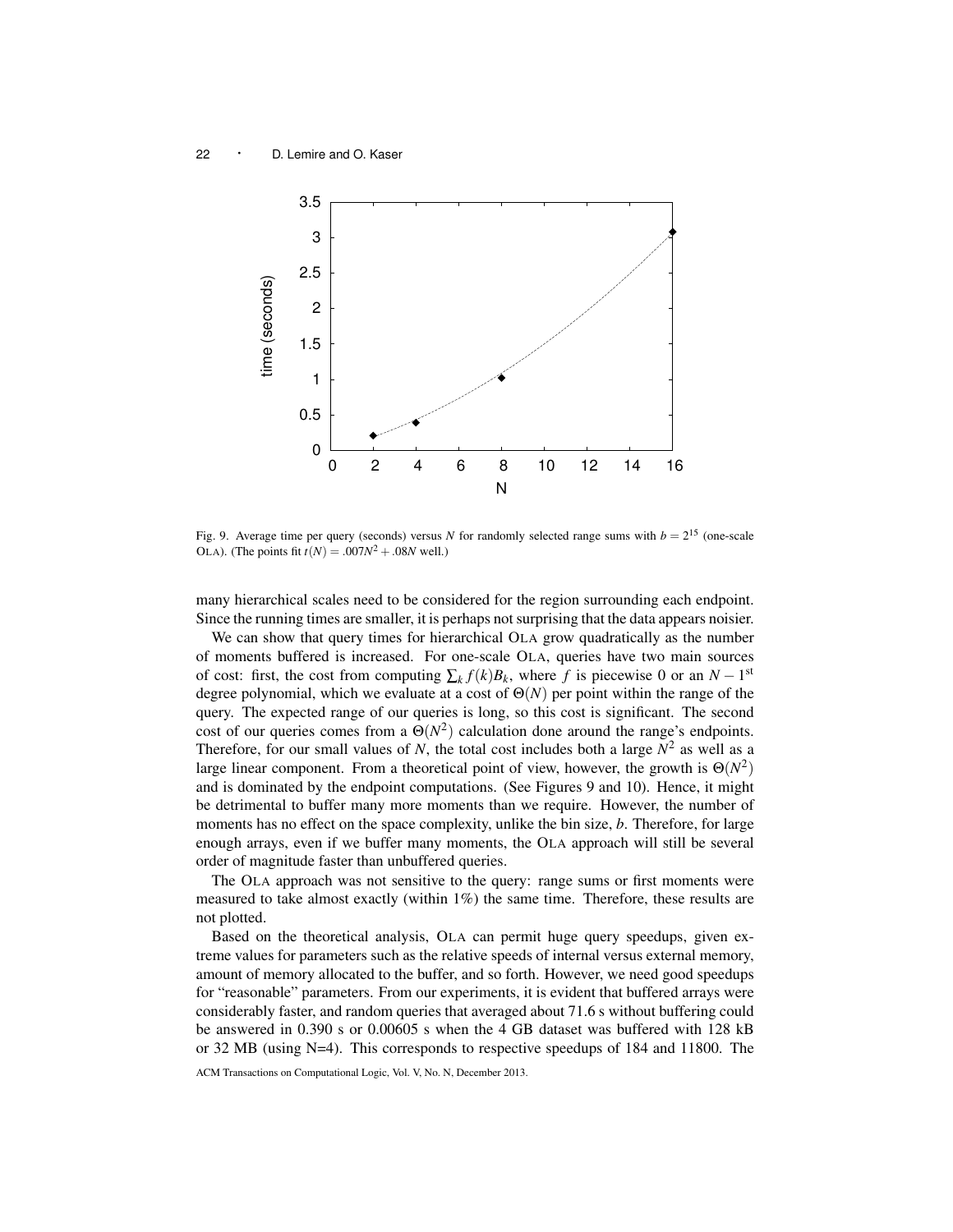

Fig. 10. Average time per query versus *N* for 2000 randomly selected range sums with  $b = 32$  (3- or 4-Scale OLA). The running time fits  $t(N) = (N^2 + 11.7N)/11700$  well.

construction time of approximately 1500 s means a total construction+query break-even is achieved after about 21 queries.

# 9.3 Updating the OLA Buffer

To update the buffer, we can consider how the buffer was originally constructed: it was computed from the data source and then, in a hierarchical manner, buffers were computed from the previous buffer and stored in place. Recall, for instance, that in the OLA buffer, values of the second-scale buffer are stored in indices  $b, 2b, \ldots, (b-1)b, (b+1)b, (b+1)$  $2)b$ ,..., $(2b-1)b$ , $(2b+1)b$ ,... whereas the values of the third-scale buffer are stored at  $b^2, 2b^2, \ldots, (b-1)b^2, (b+1)b^2, \ldots$  and so forth. We define the cells at scale *s* as those having an index divisible by  $b^{s-1}$ , with the expository convention that "scale 0" refers to entries in the external array. Our updates propagate changes from smaller scales to larger scales. (See Algorithm 3.)

To understand the update algorithm acting upon this hierarchical buffer with in-place storage, it is helpful to consider the "is computed from" relation between cells, which forms a directed acyclic graph (dag). Showing each cell at every scale to which it belongs, coloring (black) the largest scale for each cell, and focusing only on the part of the dag that needs to be updated, we obtain Figure 11. The black vertices at scale  $s$  (for  $s \ge 1$ ) in the dag correspond to indices *i* such that  $\frac{i}{b^{s}}$  $\frac{i}{b^{s-1}}$  is not divisible by *b*, that is, cells that do not belong to scale  $s + 1$ . The uncolored vertices belong to scale  $s + 1$  and in-place storage means that an update affects the black node beneath it (except for the largest scale since the algorithm terminates). The portion of the dag that is reachable from the changed cell (at scale 0) is called the *update dag*.

From this, we see that the update cost is linear with the height of the update dag. To prove it, we first observe that we can bound, independently of the height of the dag (given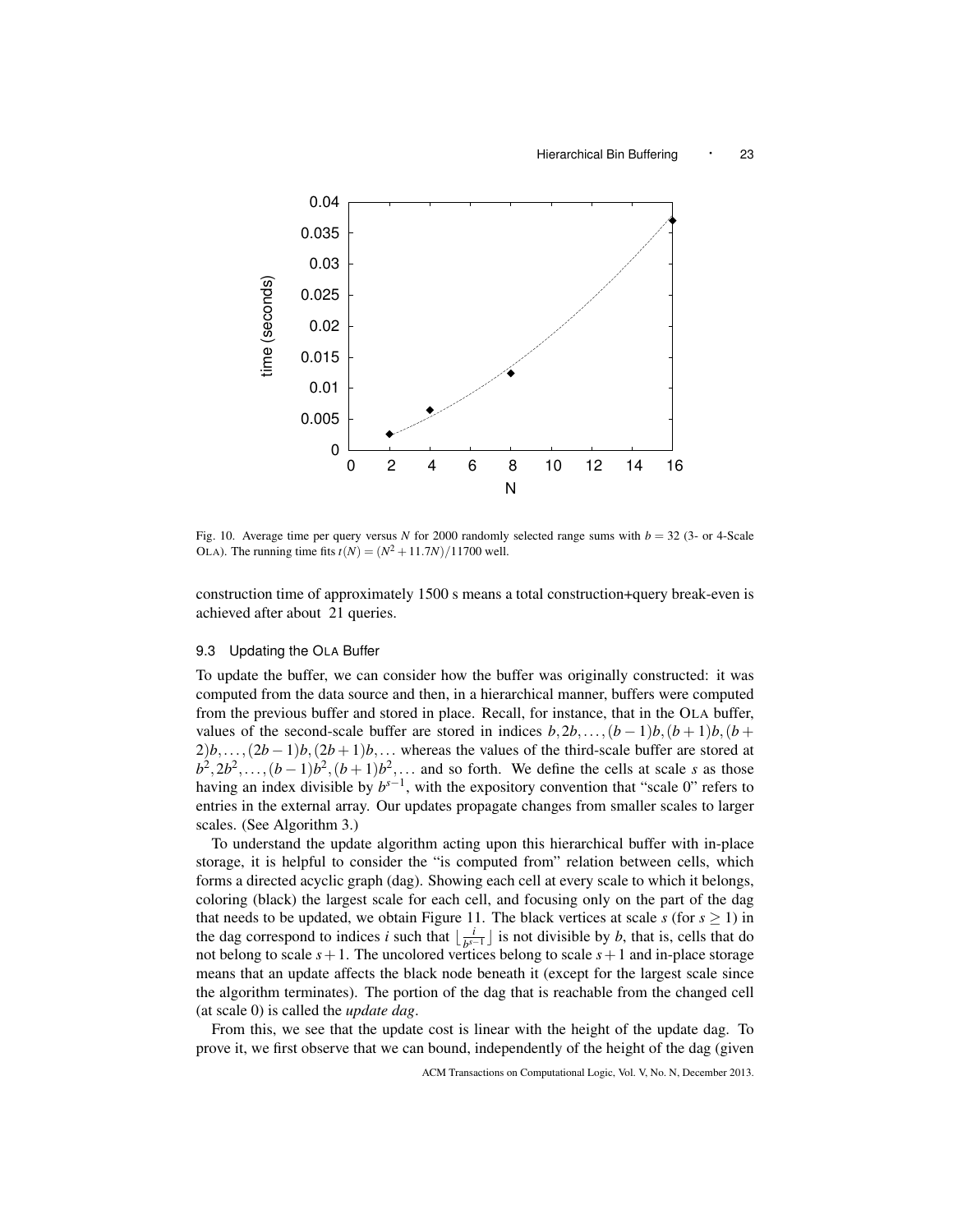by  $\beta \sim \log_b n$ ), the number of cells per scale that need to be updated.

PROPOSITION 9.1. *By Algorithm 3, given an update of one cell in the external array, updates are propagated from one scale to another over at most* 2*N cells. In other words, the update dag (as in Figure 11) has at most* 2*N nodes at each level.*

PROOF. Let  $l_{(s)}$  be the difference in indices between the last modified buffer cell and the first modified one (ordering is by indices) at the end of step *s* in Algorithm 3. In other words,  $l_{(s)}$  is the "range" of the modified cells at step *s*. By convention,  $l_{(0)} = 0$ . From the algorithm, we see that  $l_{(s)} \le l_{(s-1)} + Nb^s$ . Hence, we have that  $l_{(s)} \le 2Nb^s$  so that  $l_{(s)}/b^s = 2N$ . Hence, each time we move from one scale to another, at most 2*N* cell values are modified.  $\square$ 

This proposition tells us that the middle for loop in Algorithm 3 has at most 2*N* steps; since we do  $O(N)$  operations within each, the update complexity is  $O(N^2 \beta)$ .

Correctness of the algorithm is straightforward and relies on the fact that index *i* is processed only at its largest scale (see the first if statement). At this time, all updates to *i* will have been completed.

The effect of *N* on computational cost as measured experimentally is given by Figure 13. The observed relationship appears linear, but the three collinear points are misleading; for  $N = 2$  and  $N = 4$ , we had  $\beta = 4$ . However, for  $N = 8$  and  $N = 16$ , we had  $\beta = 3$ . As well, since only  $O(N)$  hashmap entries are created (and then updated  $O(N)$ ) times each), if hashmap-entry creation is expensive, then the running times will contain a large linear component in *N*.



Fig. 11. Update dag for OLA buffer with  $M = M' = 2$  ( $N = M + M' = 4$ ) and  $b = 2$  (see Algorithm 3). Each column with an entry at Scale 1 corresponds to a buffer cell, whereas entries at Scale 0 are in the external array.

If the original array was not dense, that is, if most components were zero, then it can be more efficient to construct the buffer starting with a zero buffer and then adding each non-zero value as an update. Because the cost of each update is *O*(*N* <sup>2</sup>β), if there are *d*(*n*) non-zero values in the original array, then the complexity of building the buffer through updates is  $O(d(n)N^2\beta)$ . This is asymptotically better than Algorithm 1 whenever  $d(n) \in$  $o(n/N\beta)$ . Experimentally, for  $N = 4$  and  $b = 128$ , we made 200k random updates in about 12 seconds. Thus, even if data items in a sparse set were added in an unordered manner, it would be faster to build the buffer through updates if it had about 24 million or fewer elements, or a density of  $\frac{2.4 \times 10^7}{1 \times 10^9}$  = 2.4% or less. Since update time decreases rapidly with *b* whereas the time for Algorithm 1 is almost independent of *b*, once  $b \geq 2^{15}$  incremental construction is a reasonable alternative to Algorithm 1 for any data set.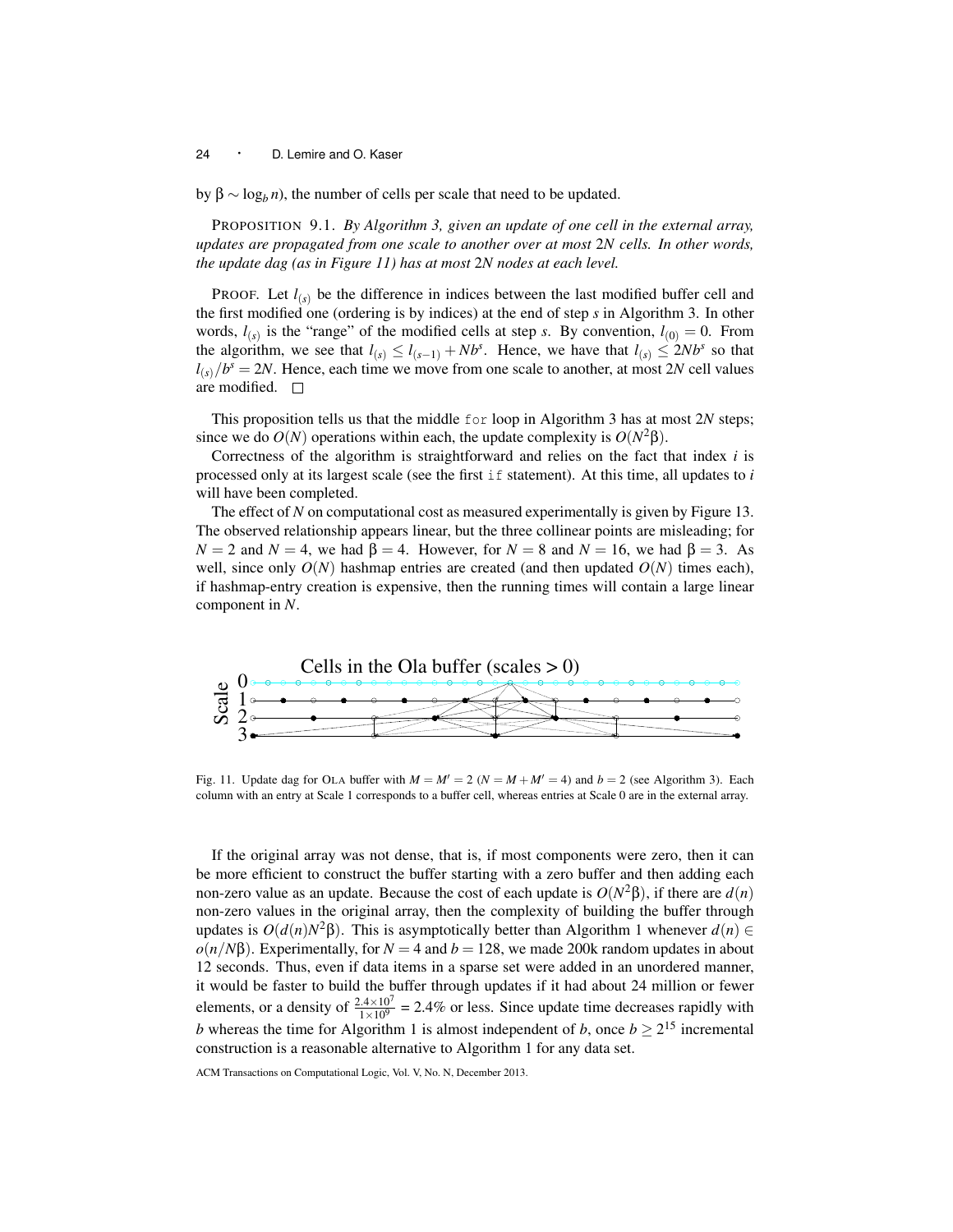Algorithm 3 Updating the OLA Buffer.

constants: bin size *b*, even number of buffered moments *N* and Lagrange coefficients *c* of degree *N* − 1,  $\beta$  is the largest integer such that  $n/b^{\beta} \ge N$ .

```
function update (B, j, \Delta):
INPUT: an index j in the original array a
INPUT: an OLA buffer B over the array a
INPUT: the change \Delta in the value of a_jRETURN: modifies B
deltas is a (hash) map {assume 0 for unassigned values}
delta_i \leftarrow \Deltafor s = 0, \ldots, \beta do
   Let keys(deltas) be the set of keys for the hash table deltas at this point
   { Invariant: keys(delta) contains only indices at scale s}
   for i ∈ keys(deltas) do
       if \lfloor \frac{i}{b^s} \rfloor is not divisible by b then
         {Process i because s is its largest scale}
         δ ← deltasi
          for m = -\frac{N}{2} + 1, \ldots, \frac{N}{2} do
             delta_{(\lfloor \frac{i}{b^{s+1}} \rfloor+m)b^{s+1}} \leftarrow delta_{(\lfloor \frac{i}{b^{s+1}} \rfloor+m)b^{s+1}} + c_{-bm+( \lfloor \frac{i}{b^{s}} \rfloor\; \text{mod}\; b)}δ
         end for
         if i is divisible by b then
            { Only (possibly) j is not a multiple of b}
            B_{i/b} \leftarrow B_{i/b} + delta s_iend if
         remove key i from deltas
      end if
   end for
end for
{ Cells belonging to scales β+1 and above are still in delta and need to be added to the
buffer (see uncolored nodes at the last level of Figure 11).}
for i ∈ keys(deltas) do
   B_{i/b} \leftarrow B_{i/b} + delta s_iend for
```
A key point is that updates to the buffer get progressively less expensive as *b* goes up and the size of the buffer goes down. Figures 12 and 13, as well as Table II provide experimental evidence of these claims.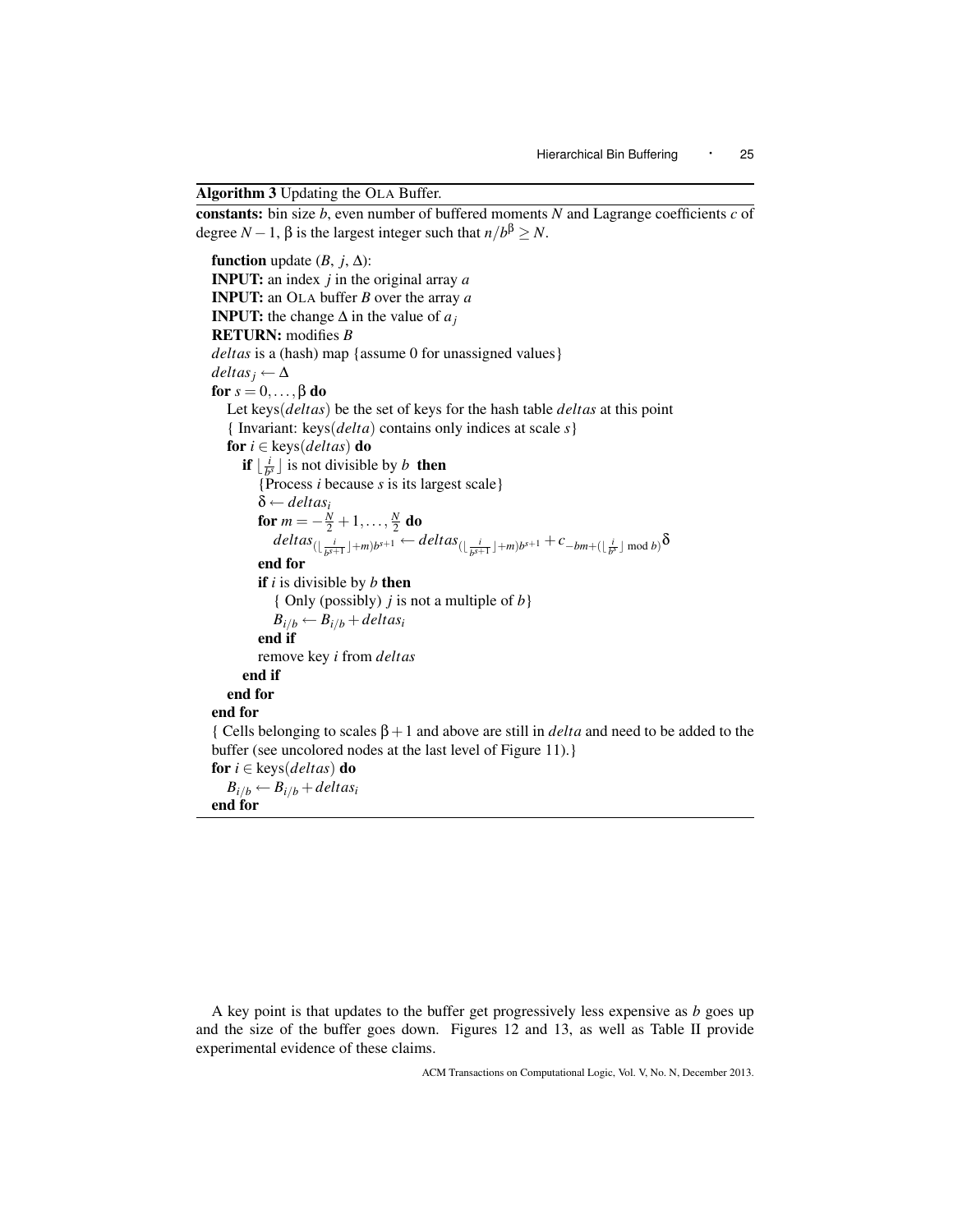

Fig. 12. Average time versus *b* for 200,000 random updates with  $N = 4$ 



Fig. 13. Average time versus *N* for 200,000 random updates with  $b = 128$  (3- or 4-Scale OLA).

# 9.4 External Memory

The use of "virtual arrays" in the previous section allowed us to abstract away from the specific details of current memory-system hardware. However, one might abuse such simplified models, thus incorrectly predicting good practical performance for algorithms that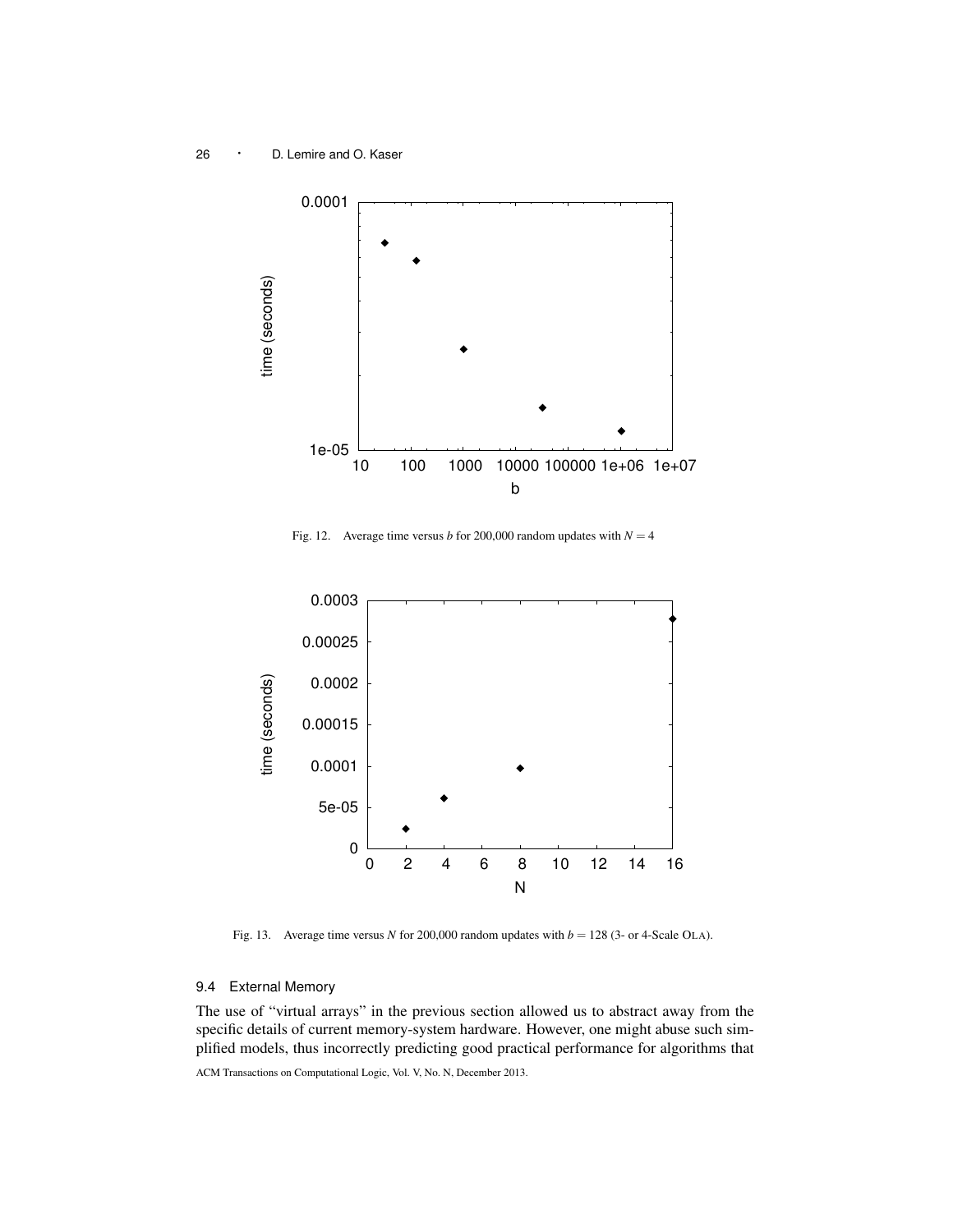Table II. Linear relationship observed between β and update time.  $N = 4$  and average time was over 200,000 random updates.

| h        |                | time $(\mu s)$ | time/ $\beta$ |  |
|----------|----------------|----------------|---------------|--|
| 32       | 5              | 68.5           | 13.7          |  |
| 128      | $\overline{4}$ | 58.1           | 14.5          |  |
| 1024     | 2              | 25.6           | 12.8          |  |
| $2^{15}$ |                | 14.9           | 14.9          |  |
| $2^{20}$ |                | 12.0           | 12.0          |  |

make irregular and non-local accesses to disk. Nevertheless, our algorithms for buffer construction and queries tend to have good locality. For instance, with queries in One-Scale OLA, two consecutive groups of indices (around either endpoint of the queried range) are accessed. Experiments to support our claims were derived using memory-mapped files. Unfortunately, due to our experimental setup (mainly a 32-bit address space), we were forced to choose a smaller value of  $n \approx 2^{28}$  elements, or about 1 GB of data. These experiments were performed on a computer with 512 MB of RAM, and since much I/O was anticipated (and observed), we took wall-clock times while the system ran in single-user mode.

Repeating the experiments in which we timed the construction of an OLA buffer with  $N = 4$  and varying *b*, we obtained the results shown in Figure 14. We note that the discrepancy for  $b = 128$  does not seem to be an error: it was repeatable. Except for this one value of *b*, we see that changes in *b* affected construction time by less than 10%. The large discrepancy at  $b = 128$  apparently came from the operating system and system libraries<sup>4</sup>.

By conducting the experiments of subsections 9.1 to 9.3 with virtual arrays, we avoided many secondary system-level effects that might have obscured our results. But it is useful to compare the timings obtained with (realistic) memory-mapped array versus those from our synthetic virtual arrays. For reference, with virtual arrays and  $n \approx 2^{28}$ , a construction time of about 250 s was obtained with  $N = 4$ , for all values of *b*. We see that the virtual array lead to a construction time that was approximately three times longer.

We also timed random range-sum queries using our memory-mapped array (see Figure 15). For comparison, similar random queries were also computed directly from the external array, without using the OLA buffer at all. Despite the good locality of the obvious algorithm for this task, with  $N = 4$  and  $b = 128$ , OLA answered the query less than .014 seconds, versus 6.3 seconds when no buffer was used: a speedup of over 400. For reference, a virtual array lead to query times that were approximately 11% *slower* than with the memory-mapped implementation for  $b = 2^{15}$ ,  $N = 4$  but about 75% faster for  $b = 128, N = 4.$ 

Comparing Figure 15 to Figure 6, we observe that with the memory-mapped array, the

<sup>4</sup>Using the same hardware, but with the Linux kernel upgraded to version 2.6.20, glibc to version 2.5, and the GNU C++ compiler to version 4.1.2, we obtained different results: the cases  $b = 32$ ,  $b = 128$  and  $b = 2^{20}$  were similar. (The median time of 25 runs for  $b = 128$  was no more than 5% larger than the medians of the other two cases.) The cases of  $b = 1024$  and  $b = 32768$  were similar, their medians being slightly less than 20% faster than  $b = 128$ . Repeating tests for  $N = 16$ , all cases except  $b = 2^{20}$  were similar to one another, whereas  $b = 2^{20}$ was approximately 50% slower than the others. The effects of varying *N* and *b* are described in Section 9.1; we conjecture that some combinations of *N* and *b* produce page-access streams that are easier for the operating system to handle efficiently. Further investigation is outside the scope of this paper.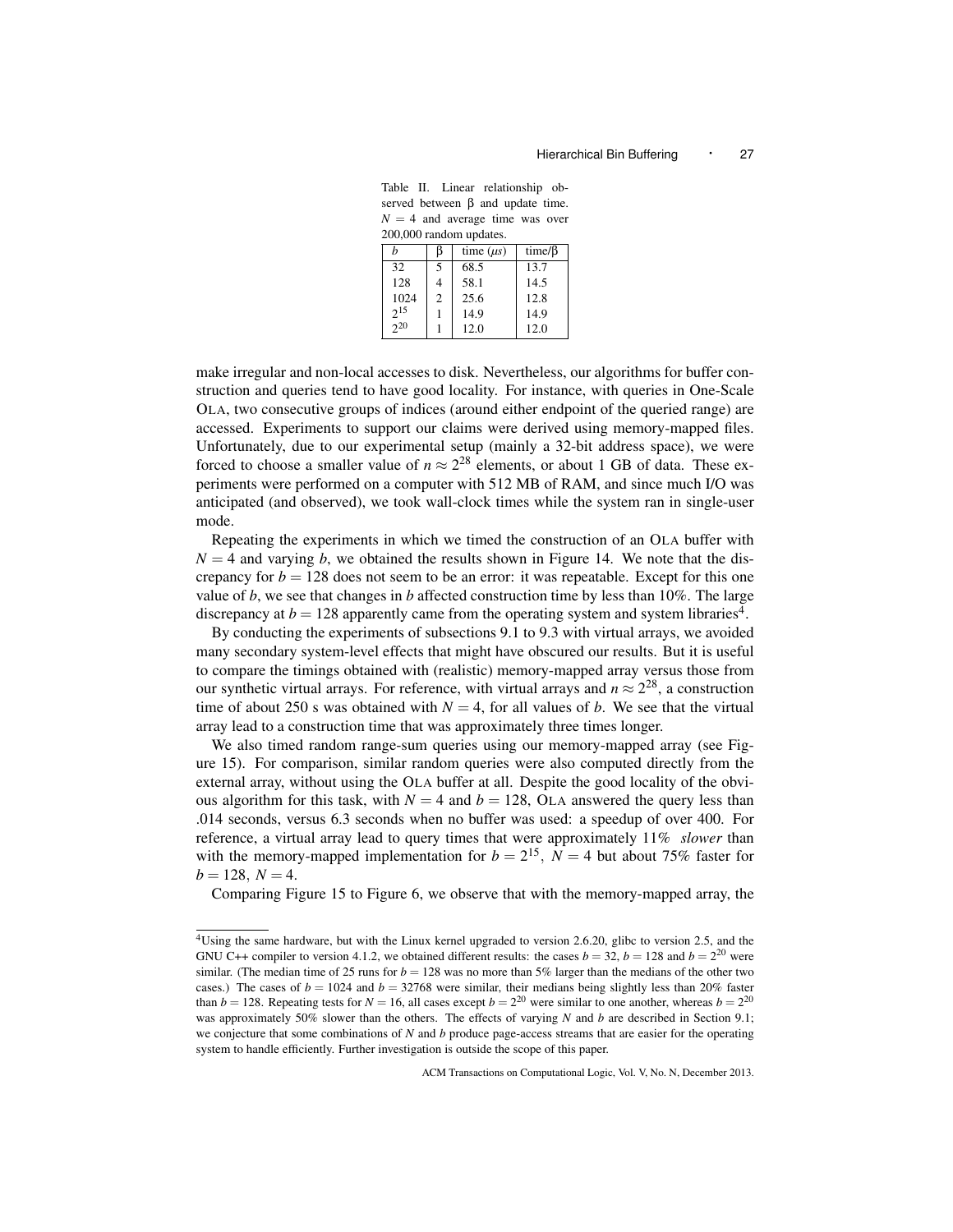query time is not as sensitive to differences in *b*, when *b* is small. Presumably this is due to blocking on disks: even when *b* is small, at least an entire virtual memory page or disk block needs to be dedicated to the area around each endpoint of the query range.



Fig. 14. Time to construct an OLA buffer  $(N = 4)$  from a memory-mapped disk file, versus *b*.



Fig. 15. Average time to answer a random range-sum query from an OLA buffer  $(N = 4)$  versus *b*. A memorymapped file with  $n \approx 2^{28}$  4-byte floating-point numbers was used.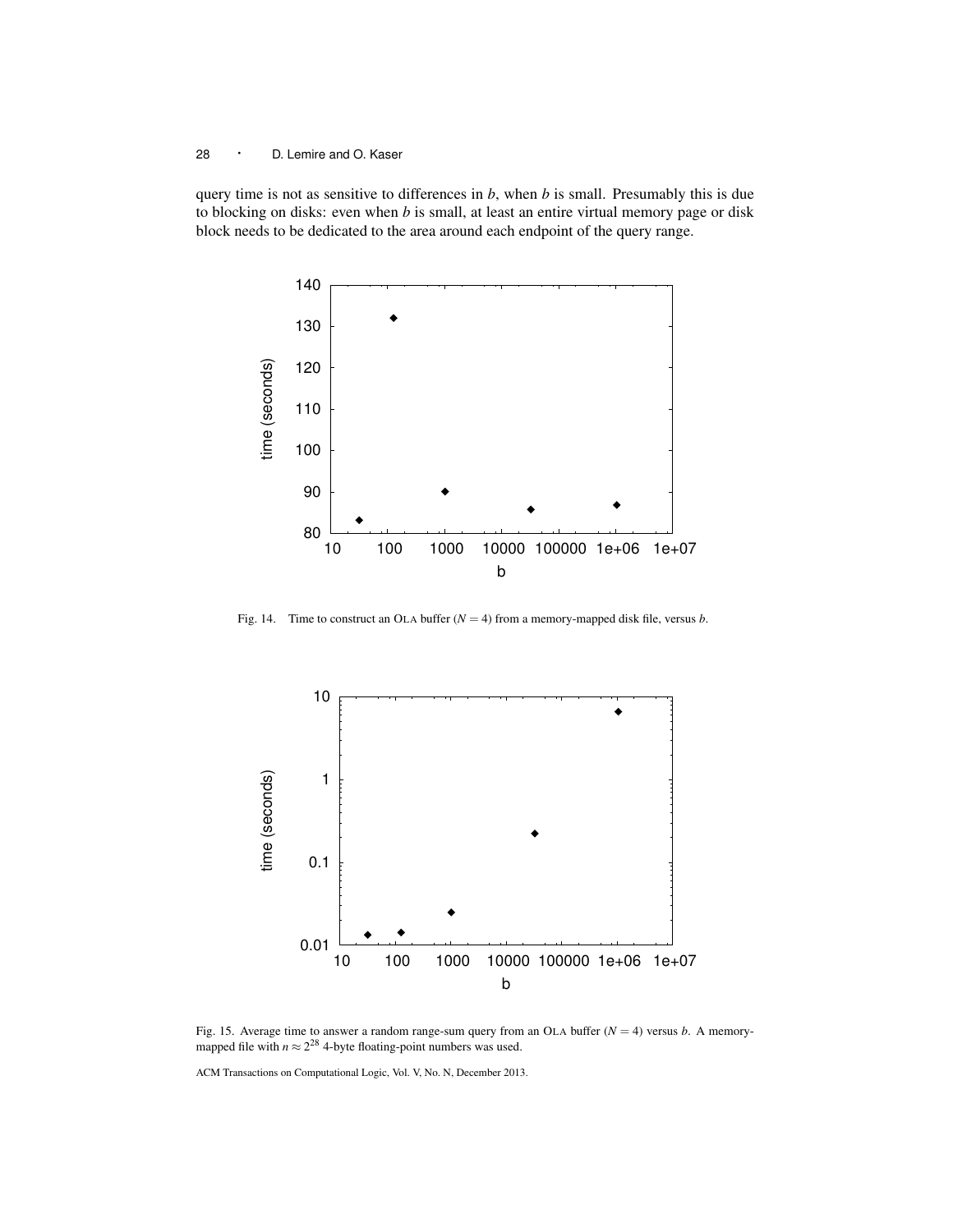# 10. OLA VERSUS BIN BUFFERING

Assume that we are given the task of buffering *N* moments with a fixed amount of internal memory *K* over a very large array of size *n*. Recall that given an array of size *n* and a buffer size *b*, OLA will use a buffer of size  $n/b + 1$ . Hence, OLA would lead to bins of size  $b = n/(K-1) \approx n/K$  whereas BIN BUFFERING would use larger bins of size  $b' = Nn/K$ .

Assume we can read bins of size *b* from external memory with a fixed cost of  $E<sub>b</sub>$  units of time, and we can access internal memory cells with a cost of 1 unit of time. For simplicity, we also assume that  $Nb < E_b$ , which seems likely given the small values of N anticipated. One-scale OLA and BIN BUFFERING have then exactly the same complexity, that is, queries have worst-case complexity  $O(NE_b + K)$ . The hierarchical versions also have similar complexity to one another.

However, not all queries have the same cost: the two algorithms are **not** equivalent. BIN BUFFERING will support  $\binom{K/N}{2}$  ranges without *any* access to the external array: all range queries from bin edges to bin edges can be answered entirely from the buffer. For instance,  $\sum_{i=2K/N}^{10K/N-1}$  $\frac{10K}{N-1}a_i$  can be answered by summing 8 buffer elements.

However, for some applications, we might be interested in how well we can approximate the query without access to the external array. This is especially important in applications such as visualization, where a very fast initial approximation is valuable.

To explain why OLA is more competitive in providing good approximations using only the buffer, take the case where  $N = 2$  and assume that the values in the external array are uniformly bounded in absolute value by  $\kappa$ . That is,  $|a_j| \leq \kappa$  for all *j*. Recall that we assume that the internal buffer has a size of *K*. Then consider range sums such as  $\sum_{j=k}^{l} a_j$ . The largest error made by BIN BUFFERING is bounded by  $2b'\kappa = 4\kappa n/K$  since we miss at most one bin at each end (whose total value is at most  $b'$ **K**). We can reduce this bound to  $2\kappa n/K$ by choosing to add bins whenever they are more than half occupied. On the other hand, the largest error that OLA can make is bounded by  $2\kappa(b/2) = \kappa n/K$ . Indeed, the worst error is reached when range edges match with bin edges. In that case, we wrongly take a full bin at each end. Actually, due to the linear decrease in  $c_i$  values, the more distant values in these bins are weighted lightly; this leads to the  $b/2\kappa$  bound on each bin. Hence, OLA is twice as accurate for estimating range sums from the buffer when  $N = 2$ . Irrespective of *N*, the error for OLA is more than bounded by  $2b\kappa = 2\kappa n/K$ . However, the error made by BIN BUFFERING can be as bad as  $b' \kappa = N \kappa n / K$ , even taking into account the possible improvement one gets by including bins that are more than half used. In other words, as *N* grows, the worst-case error made by BIN BUFFERING grows linearly, unlike OLA. This result applies to hierarchical versions of these algorithms as well.

Hence, one might want to look at the case  $N = 8$ . This is not unreasonable in a visualization setting where the user can set the degree of the polynomials to be fitted. In such a case, BIN BUFFERING has very large bins (8 times larger than OLA) which might be undesirable: the approximation power of BIN BUFFERING for range sums is at least 4 times lower than OLA because of the much larger bins.

#### 11. APPROXIMATE QUERIES USING OLA

We have seen that OLA can have a competitive advantage when we are interested in getting approximate queries out of the memory buffer. Indeed, OLA supports a wide range of query types using a single memory buffer and relatively small bins. However, as with wavelet-based techniques [Vitter et al. 1998; Chakrabarti et al. 2001; Schmidt and Shahabi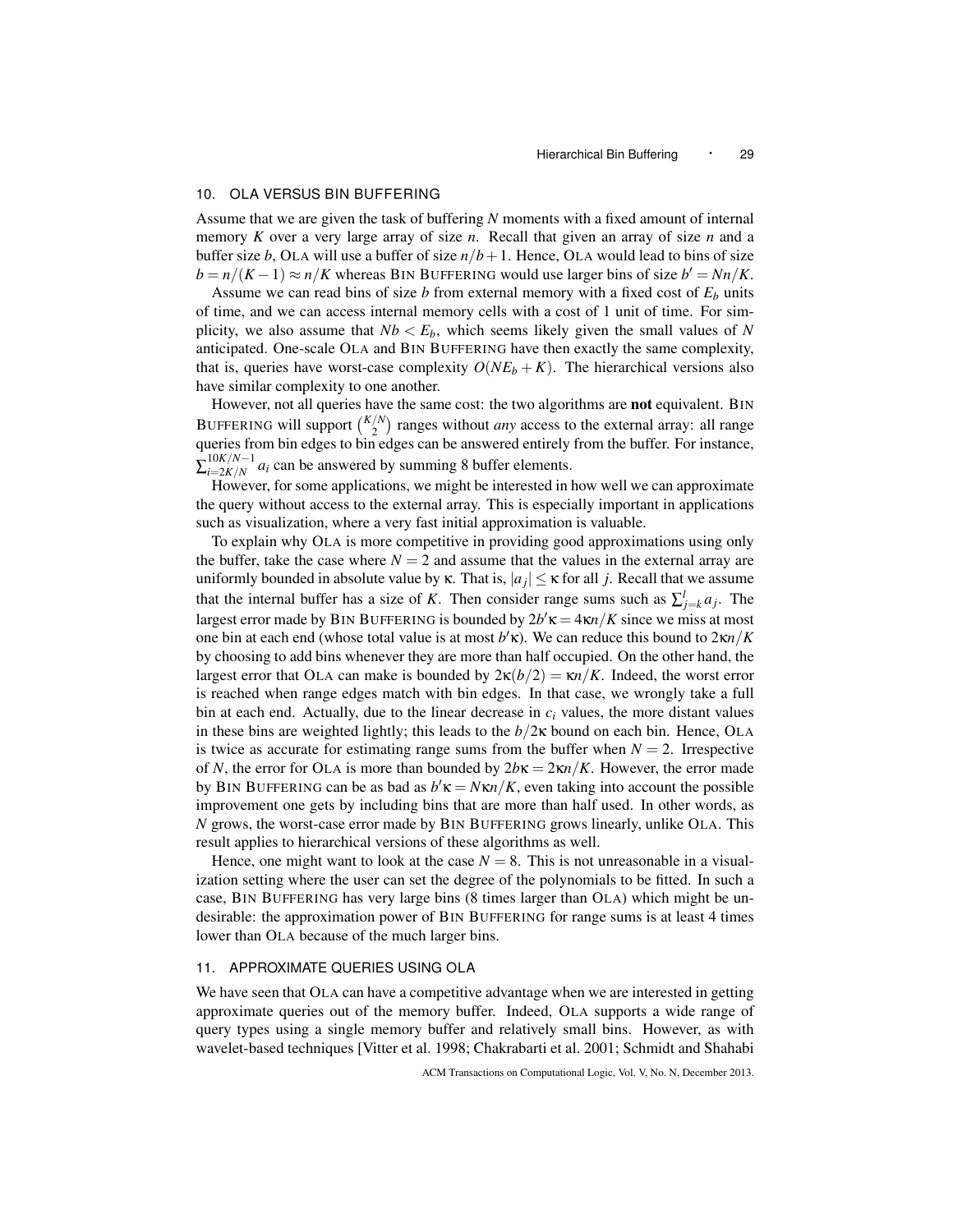2002], OLA can support incrementally better estimates. With wavelet-based methods, one gets approximations by selecting the most significant wavelet coefficients. However, this approach calls for storing all coefficients in order to quickly answer queries within a userspecified error bound. This would be unacceptable for many applications: the wavelet buffer is as large as the external array itself. Incrementally better OLA approximations can be computed by first using the internal buffer, and then adding bins one by one. Indeed, for a given range query, the OLA algorithms involve many bins at both ends of the range. However, only the first few bins have a significant contribution.

Recall subsection 8.1, in which we showed that  $\sum f(kb)B_k$  was given by  $\sum h(i)a_i$  where *h* is a Lagrange interpolation of the range query function *f* . Only when the function *f* goes from a polynomial to 0 is there a difference between the target range function *f* and the range function *h* estimated by bin-wise Lagrange interpolation. However, the error made by Lagrange interpolation also diminishes as we move away from the bin containing the edge of the range. In many cases, it might be sufficient to take into account only 1 or 3 bins near the edge (at each endpoint of the range). For example, consider  $N = 4$ ,  $b = 1024$  with  $f(x) = 1$  for  $x > x_0$  and 0 otherwise. A numerical evaluation shows that using only one bin at each endpoint instead of the required 3 will take care of 86% of the error when range edges are in the middle of a bin. The result is more significant for larger *N*, for example, for  $N = 16$ , we need 15 bins at each endpoint for a complete evaluation; however, if we use only 5 centered, we take care of 97% of the error. (See Figure 16.) In short, OLA can provide wavelet-like progressive evaluation of the queries simply by querying fewer bins in the external array.

We can analyze more mathematically the relationship between the number of bins used at each end of the range and the error. First note that bin-wise Lagrange interpolation is linear: if we interpolate the sequence  $\{0,0,0,1,0\}$  and the sequence  $\{0,0,0,0,2\}$ , then the sum of the two interpolants is just the interpolation of the sequence  $\{0,0,0,1,2\}$ . Hence, it is sufficient to consider only one non-zero sample value at any given time. We proceed to show that the contribution of a sample value  $f(kb)$  to bin-wise Lagrange interpolation decays quickly past one bin. Let  $N = M' + M$  be fixed, and consider the interpolation of the sequence  $x_0 = 1$ ,  $x_{bi} = 0$  for all  $i \neq 0$ . We can then consider the interpolant *h* in the *k*<sup>th</sup> bin defined by the interval  $[bk, bk + b)$ . The following polynomial (refer to Eq. (5)) describes *h*:

$$
\frac{\prod_{i=M-1,i\neq k}^{M'}(x-kb+bi)}{\prod_{i=M-1,i\neq k}^{M'}(-kb+bi)}
$$

where  $x \in [bk, bk + b)$ . The formula is only valid for  $-M' \le k \le M - 1$ ; elsewhere *h* is identically zero. Clearly the denominator will increase sharply in absolute value as *k* grows. We show that the numerator is non increasing in *k*. Setting  $y = x - kb \in [0, b]$ , we have  $\prod_{i=M-1, i\neq k}^{M'} (x - kb + bi) = \prod_{i=M-1, i\neq k}^{M'} (y + ib)$ . However,  $\prod_{i=M-1, i\neq k}^{M'} (y + ib) =$  $\prod_{i=M-1}^{M'}(y+ib)$  $\frac{(y+kb)}{(y+kb)}$  and because  $y \in [0,b]$ ,  $y + kb \in [kb, kb + b]$  and so, the numerator goes down in amplitude as  $1/k$ . On the other hand, the denominator in absolute value,  $(b(-k + M -$ 1))  $\cdots$  (*b*)(*b*)  $\cdots$  (*b*(*k* + *M'*)) = *b*<sup>*M*+*M'*</sup>(*M* − 1 − *k*)!(*k* + *M'*)!. Setting  $\lambda = k + M'$ , we have  $b^{M+M'}(M-1-k)!(k+M')! = b^{M+M'}(M+M'-1-\lambda)!\lambda! = b^{M+M'}(N-1-\lambda)!\lambda!$  which has a rate of increase of starting at  $(N+2)/(N-2)$  and rising with k. Hence, the amplitude of the polynomial decreases faster than exponentially as *k* increases.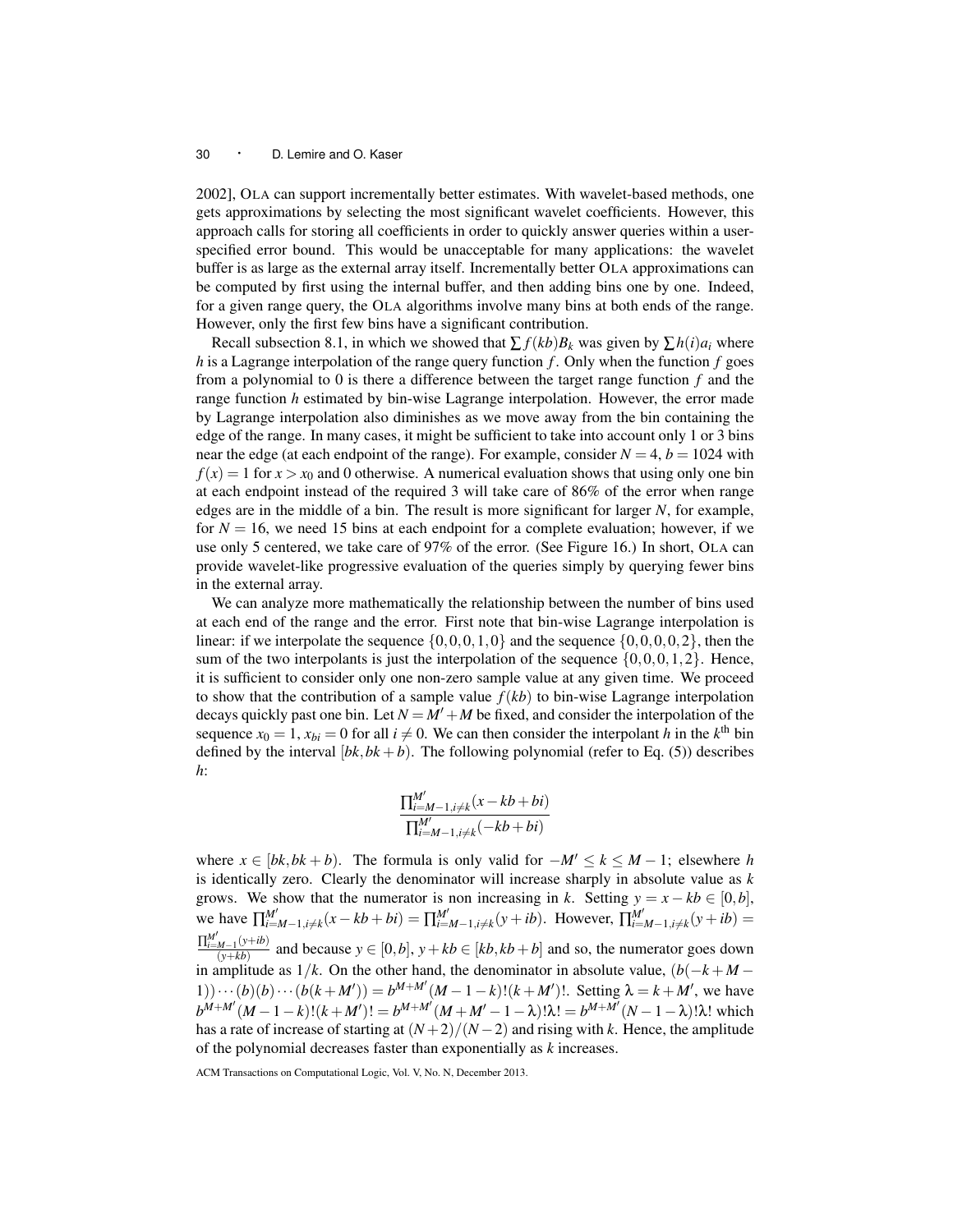

Fig. 16. Given a step function *f* going from 0 to 1, we show that the Lagrange interpolation *h* is quite close to *f* as we move away from the discontinuity. In this figure,  $N = 16$  and  $b = 8$ .

It is difficult to compare the progressive approximation we get using this approach with related wavelet-based ones. Wavelet-based algorithms do not use the original array as a data source when answering queries and thus, they have much larger storage requirements. For large-scale applications, approximate queries are required for wavelet-based algorithms because storing all the coefficients is unthinkable whereas OLA has progressive approximate queries as an added option.

# 12. CONCLUSION AND FUTURE WORK

This paper has considered bin-buffering algorithms and showed that using a hierarchical approach, highly scalable algebraic queries were possible even with a small buffer. Using overlapped bins, we have shown that we could buffer several local moments simultaneously and use much less storage than wavelet-based approaches while still supporting progressive queries and very scalable queries and updates.

In short, we showed that *N* local moments could be buffered using only a single realvalued buffer: using bins of a fixed size irrespective of *N*. Other types of range queries could also be grouped and buffered efficiently together [Deligiannakis and Roussopoulos 2003]. By a direct product [Lemire 2002], Hierarchical Bin Buffering and therefore the OLA approach can be generalized to the multidimensional case.

Some implementation issues were not addressed. For example, many forms of buffering using finite-accuracy floating-point numbers are susceptible to significant numerical errors.

Finally, the source code used for the production of this paper is freely available [Lemire and Kaser 2007].

# **REFERENCES**

ALON, N., MATIAS, Y., AND SZEGEDY, M. 1996. The space complexity of approximating the frequency moments. In *STOC'96*. ACM Press New York, NY, USA, 20–29.